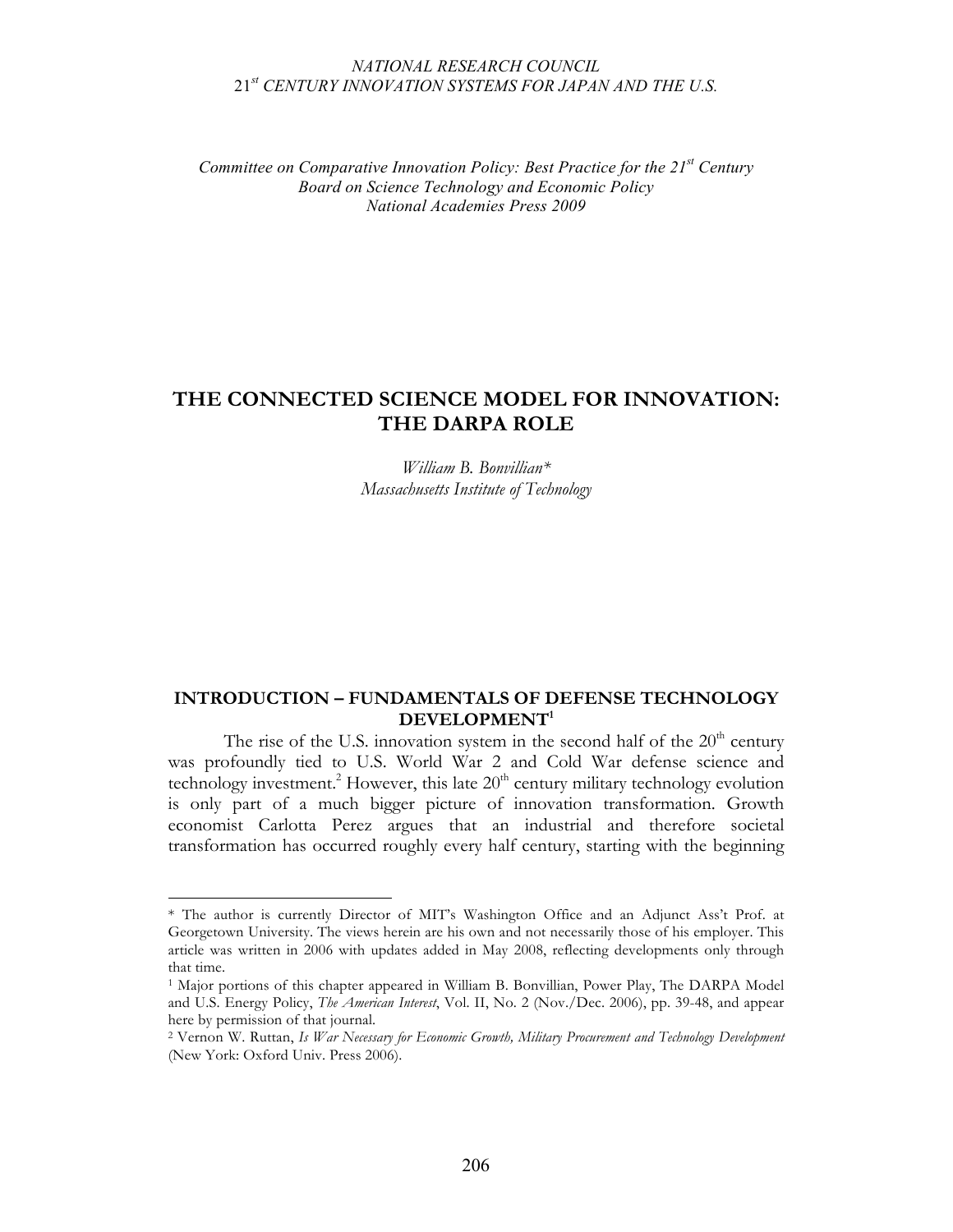of the industrial revolution in Britain in 1770.<sup>3</sup> These technology-based innovation cycles flow in long multi-decade waves. Arguably, not only do these waves transform economies and the way we organize societies around them, they transform military power as well; U.S. military leadership has paralleled its technological innovation leadership. Perez found that the U.S. led the last three innovation waves – the information technology revolution represents the latest. Will this leadership continue? At stake is not only economic leadership but U.S. military leadership.

In other words, for the U.S. there has been a deep interaction between war and technology – war has greatly influenced technology evolution, and the converse is also true. While this has been the case for centuries, this interaction has been accelerating. Defense technology cannot be discussed as though it is separate and apart from the technology that is driving the expansion of the economy – they are both part of the same technology paradigms. Military historian John Chambers has argued that few of the critical weapons that transformed  $20<sup>th</sup>$  century warfare came from a specific doctrinal need or request of the military;<sup>4</sup> Instead, the availability of technology advances has driven doctrine. If technology innovation is a driving force in both U.S. economic progress and military superiority, and these elements have interacted, we need to understand the causal factors behind this innovation.

One factor involves critical institutions, which represent the space where research and talent combine, where the meeting between science and technology is best organized. Arguably, there are critical science and technology institutions that can introduce not simply inventions and applications, but significant elements of entire innovations systems. We will focus on aspects of the U.S. innovation system supported by the defense sector - particularly the Defense Advanced Research Projects Agency (DARPA). An Eisenhower creation, DARPA was the primary inheritor of the WW2 connected science model embodied in Los Alamos and MIT's Rad Lab. DARPA came to play a larger role than other U.S. R&D mission agencies in both the Cold War's defense technology and the private sector economy that interacted with it.<sup>5</sup> DARPA will be used as a tool to explore the deep interaction between U.S. military leadership and technology leadership. As we attempt to understand where DARPA came from, we will also ask where it goes next, particularly in IT, as a way of focusing on the continuing strength of the defense innovation system.

<sup>3</sup> Carlota Perez, *Technological Revolutions and Financial Capital* (Edward Elgar 2002). See also, Robert D. Atkinson, *The Past and Future of America's Economy – Long Waves of Innovation that Power Cycles of Growth* (Edward Elgar 2004).

<sup>4</sup> John Chambers, ed., *The Oxford Companion to American Military History* (Oxford Univ. Press 1999) p. 791.

<sup>5</sup> Richard Van Atta, et al, Institute for Defense Analysis, *DARPA Technological Accomplishments, An Historical Review of Selected DARPA Projects* (Alexandria, Va.: IDA, 1991), James C. Goodwin, et al,

*DARPA, Technology Transition* (Arlington, Va.: DARPA 1999)

<sup>&</sup>lt;http://www.darpa.mil/body/pdf/transition>.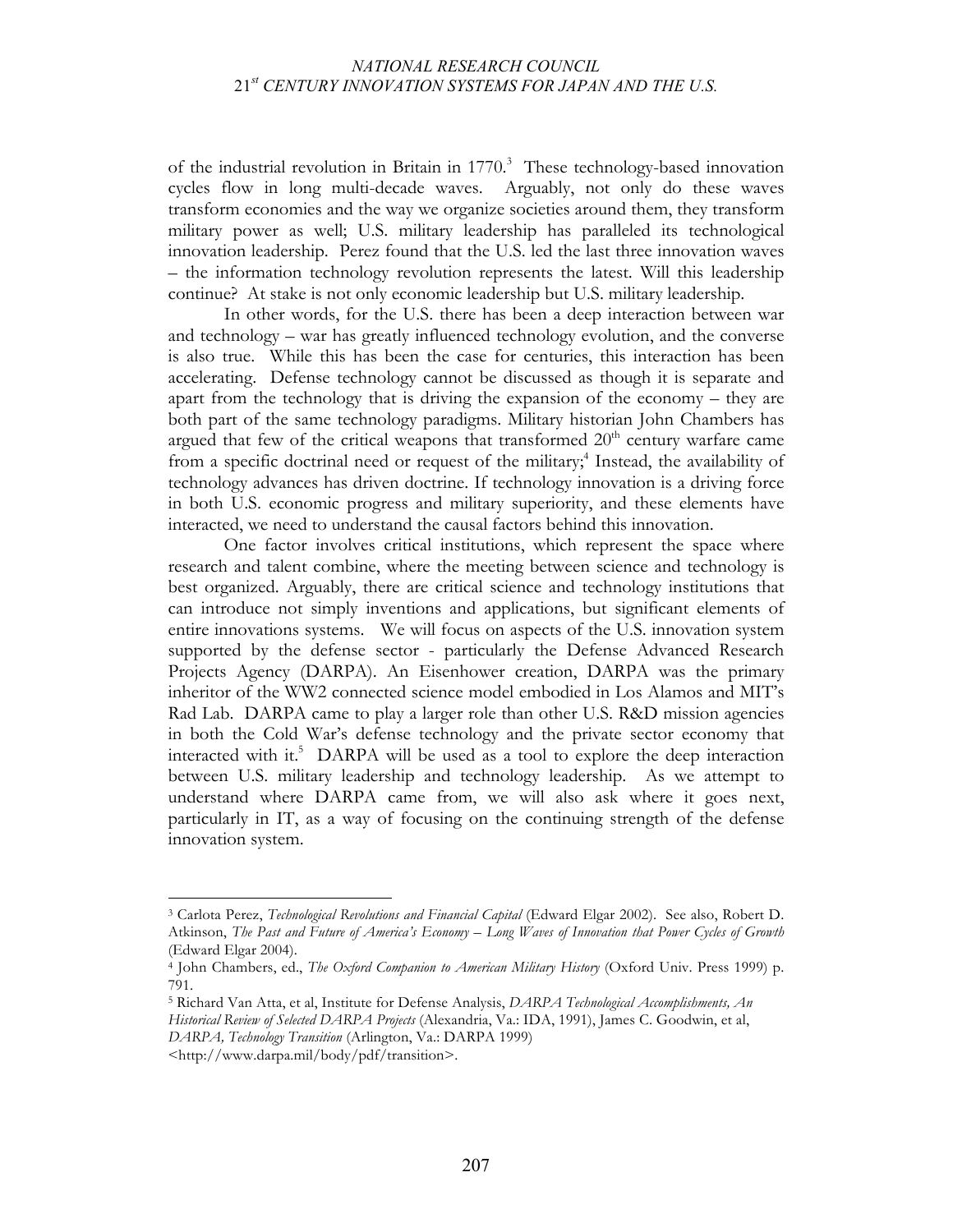### **ROLE OF TECHNOLOGY INNOVATION AND TALENT IN GROWTH**

Defense and civilian sector innovation in the U.S. are part of one economic system; that system includes not only sharing the same technology paradigms but sharing the societal wealth – economic growth - thrown off by that economic system, which funds both the military and the technology it increasingly depends on for leadership. Therefore, we need to understand the nature of innovation in economic transformation. Keeping in mind the argument that economic growth has dramatically affected military transformation, what are the causal factors in economic growth?

To briefly summarize three plus decades of work in growth economics, professor of economics Robert Solow of MIT won the Nobel Prize in 1987 because he was profoundly dissatisfied with the growth model of classical economics, where growth was understood in a static model of the interaction between capital supply and labor supply. Solow posited a dynamic model, arguing that while capital and labor supply remained significant, there was a much bigger factor. Studying five decades of U.S. economic growth he found that more than half of this growth flowed from technological and related innovation.<sup>6</sup> He argued that growth rates aren't in an equlibrium but can be altered through innovation advance, with societal well-being expanding correspondingly. The key factor behind his growth through innovation thesis, his work suggests, was the research and development system. However, because technology development is complex and not easy to measure, he treated it as "exogenous" to the economy. Economist Paul M. Romer of Stamford University articulated what I will call a second direct growth factor.<sup>7</sup> If the first is Solow's technological innovation founded on R&D, Romer argued that technical knowledge drives economic growth, and that it is an "endogenous" element in the economy. The key factor standing behind this knowledge is science and technological talent, the "human capital engaged in research." He suggested a prospector theory of innovation – the nation or region that fields the largest number of well-trained prospectors will find the most gold, i.e., the most innovative advances.<sup>8</sup>

These two direct factors, in shorthand, talent and R&D, don't stand in isolation from each other, they are interacting parts of an intricate ecosystem of innovation. There are many other factors that are important parts of this system, elements that are more indirect, implicit, and peripheral to innovation advance than the two direct factors essential to economic growth posited above, but these indirect

<sup>6</sup> Robert M. Solow, *Growth Theory, An Exposition* (New York, Oxford: Oxford Univ. Press, 2nd edition 2000), pp. ix-xxvi (Nobel Prize Lecture, Dec. 8, 1987)

<sup>&</sup>lt;http://nobelprize.org/nobel\_prizes/economics/laureates/1987/solow-lecture.html>

<sup>7</sup> Paul Romer, Endogenous Technological Change, *Journal of Political Economy*, vol. 98, (1990), pp. 72- 102.

<sup>8</sup> See discussion of Solow and Romer in, David Warsh, *Knowledge and the Wealth of Nations* (New York: W.W. Norton 2006).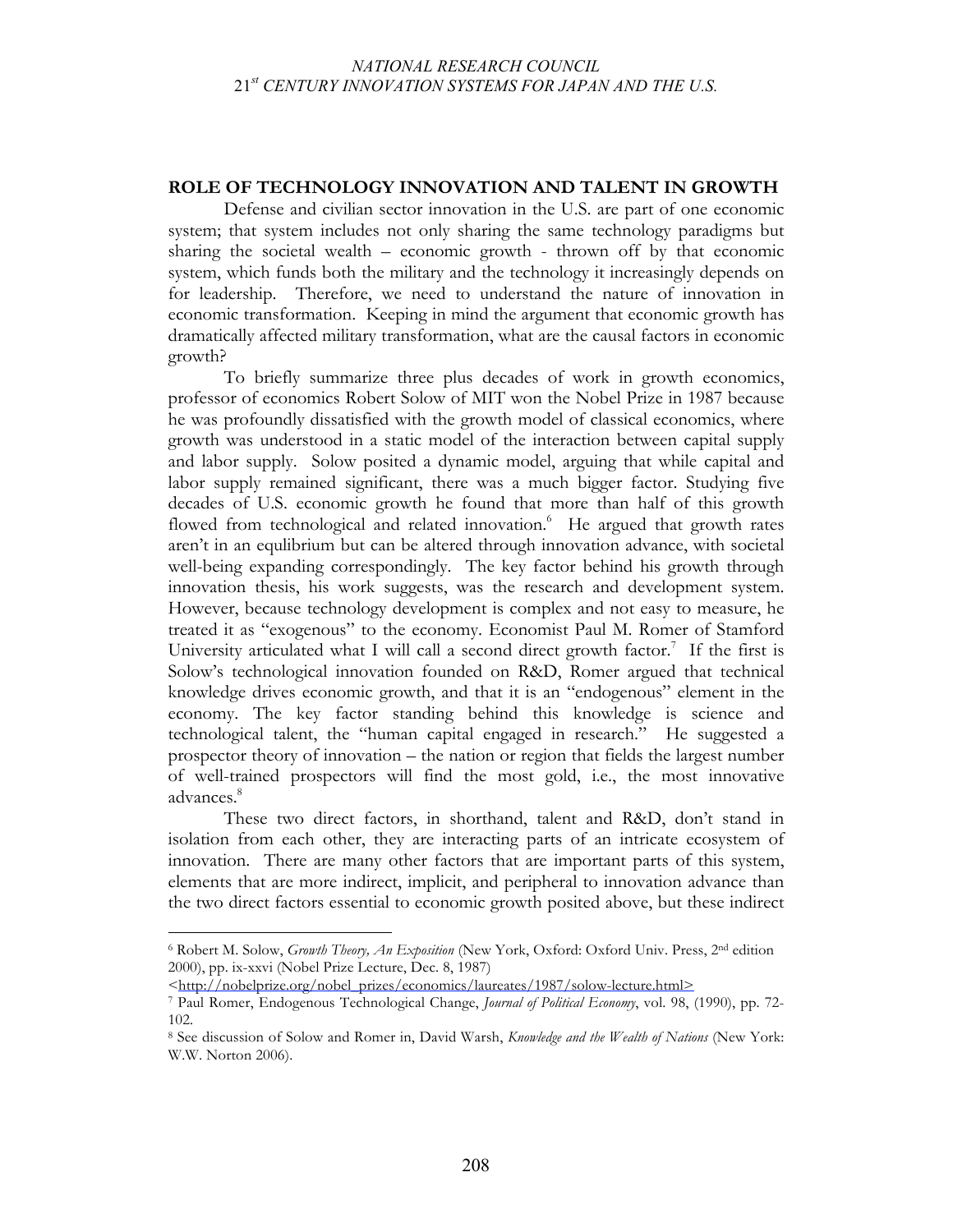factors are nonetheless ones that a society must also get right for innovation advance.

The list of indirect innovation factors is long and, because growth economics is relatively new to the economics scene, the metrics for understanding the interaction of these factors are largely unexplored. On the government side they include fiscal, tax, and monetary policy, trade policy, technology standards, technology transfer policies, government procurement, intellectual property protection, the legal and liability systems, regulatory controls, accounting standards, and export controls. On the private sector side, which in a capitalist enterprise must dominate innovation, they include investment capital, including angel, venture, IPO's, equity, and lending, markets, management principles and organization, talent compensation and reward and quality of plant and equipment. Keep in mind that that these direct and indirect innovation factors all interact and it is the interaction that is most important. Therefore they represent a common system for both economic and defense sector advance.<sup>9</sup>

### **IS THERE A THIRD DIRECT INNOVATION FACTOR?**

 $\overline{a}$ 

In addition to the two direct and the numerous indirect innovation factors suggested above, arguably there is a third direct factor: the way that R&D and talent, in particular, come together to form an innovation system. In other words, if R&D is factor A, and talent is factor B, they form an interacting combination, AB, which in itself is a third factor, the meeting space for science and technology and the talent behind it. It is not enough to have the ingredients of R&D and talent, they have to come together in an effective way for a highly productive innovation system. We'll call this third factor innovation organization. Linking two factors together, AB, is

<sup>9</sup> We have been discussing innovation in the context of economics, but growth economics, because it is founded on a dynamic model of innovation, has begun to break down the focus of economics, since the late 40's (neoclassical economics) on the mathematical modeling suited to analysis of limited numbers of variables in a closed equilibrium. Instead, as growth economist Brian Arthur has argued, innovation can create increasing returns not just diminishing returns, leading to transformational phase shifts in an economy. Growth economics requires not only the neo-classical economics of physics-like fundamental principles subject to formulaic proof, but an economics of complexity, where a rich array of interacting elements must be accounted for in systems that are not static but evolve. For example, if innovation organization is a key factor in innovation and therefore economic growth, this element pushes economics towards its original roots in the social sciences and away from neo-classical economic modeling which cannot fully capture organizational elements. This concept puts an orange in what economics has viewed as a mix of apples. In other words, growth economics is gradually broadening economics' explanatory depth and toolset to reach and understand complex systems, and the third innovation factor discussed below, innovation organization, arguably pushes it further in that direction. See, generally, M. Mitchell Waldrop, *Complexity, the Emerging Science at the Edge of Order and Chaos* (New York: Simon & Schuster 1992), pp. 144-148, 250-255, 284-313, 325-327. Since the author drafted this article and footnote in 2006, another book has been published discussing some of these points, Eric D. Beinhocker, *Origin of Wealth – Evolution, Complexity and the Radical Remaking of Economics* (Cambridge, MA: Harvard Bus. Sch. 2007).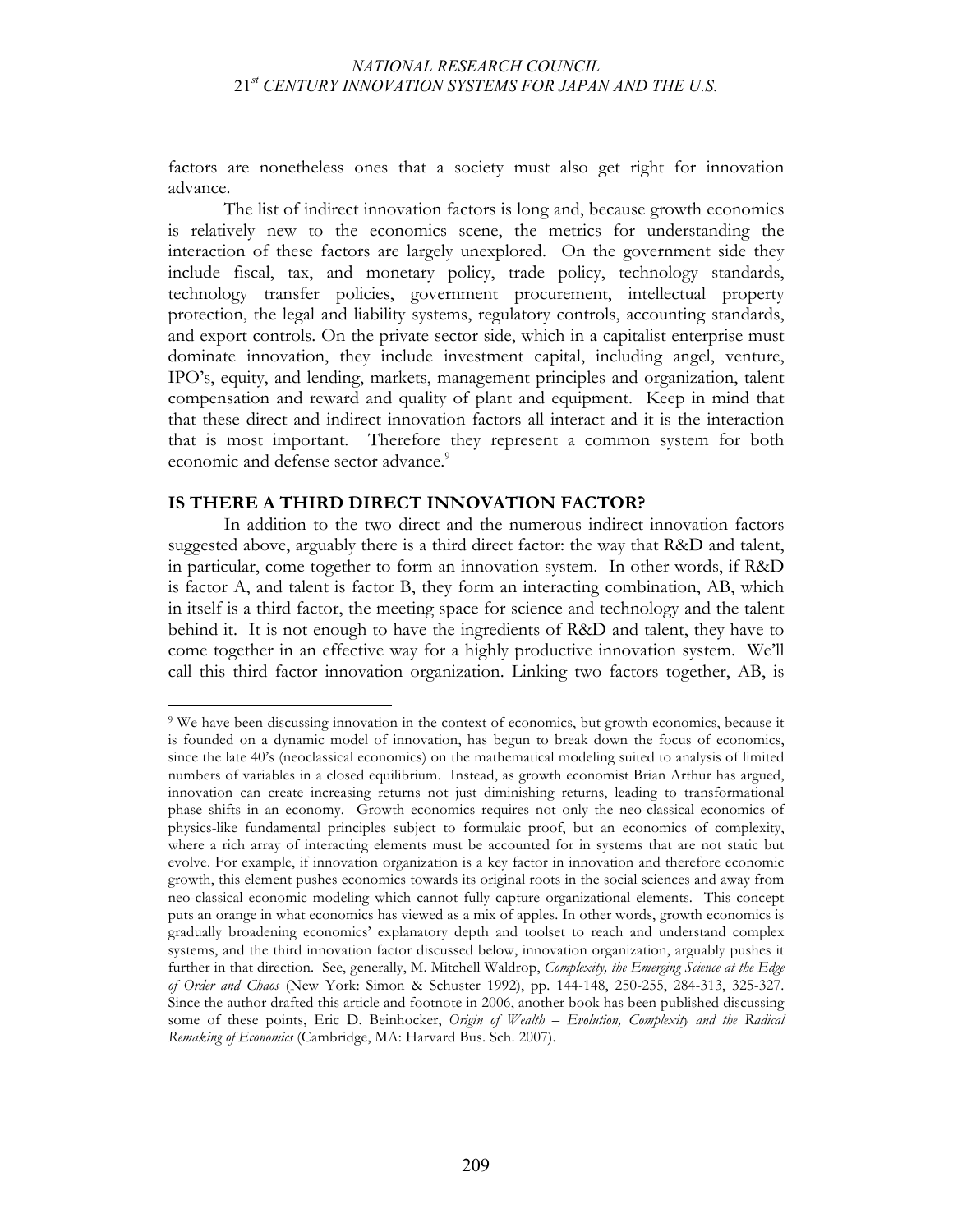shorthand in math for multiplying them; arguably, there is a multiplier factor here, too – the way R&D and talent join and are organized can be a multiplier for each. If innovation organization is a kind of multiplier for the two key direct innovation factors, then the way defense and civilian innovation systems organize R&D and talent, and the massive areas where the two systems overlap, will be profoundly determinative of innovation advance for the two systems, and therefore of economic and military leadership.

What does innovation organization look like? This factor must be seen and understood at least at two levels, the institutional level and the personal, face-to-face level. We will explore these in succession.

# **U.S. INNOVATION ORGANIZATION AT THE INSTITUTIONAL LEVEL**

Governmental science and technology organization in the U.S. largely dates from WW2 and the immediate post-war. As suggested earlier, technology evolution in this country comes from a kind of "PushMi-Pullyu" relationship between civilian economic and defense sectors, and WW2 was a transformative period where the pressure for military technology advance later led to a dramatic economy-wide advance.

Vannevar Bush led this charge,<sup>10</sup> acting as President Roosevelt's personal science executive during the war. He was allied to a remarkable group of fellow science organizers, including Alfred Loomis, an investment banker and scientist, physicist Ernest Lawrence of Berkley, and two university presidents, James Conant of Harvard and Karl Compton of MIT. Successively, Bush created and took charge of the two leading organizing entities for U.S. science and technology, the National Defense Research Council (NDRC) and then the Office of Science Research and Development (OSRD). These became the coordinating entities for U.S. wartime R&D, creating crash research projects in critical areas, such as the Rad Lab at MIT and Los Alamos, and they and, in turn, insured interaction and coordination with a rich mix of research components. Influenced by the frustrations of his WW1 military research experience where technology breakthrough could not transition past bureaucratic barriers into defense products, Bush kept civilian science control of critical elements of defense research, insisting that his science teams stay out of uniform and separate from military bureaucratic hierarchies which he found unsuited to the close-knit interaction needed for technology progress.

<sup>10</sup> G. Pascal Zachary, *Endless Frontier, Vannevar Bush, Engineer of the American Century* (Cambridge, MA: MIT Press 1999). See also, Jennet Conant, *Tuxedo Park* (New York: Simon and Shuster 2002)(biography of Alfred Loomis, founder of MIT's Rad Lab). For a discussion of U.S. pre-WW2 science organization see, David Hart, *Forged Consensus* (Princeton, NJ: Princeton Univ. Press 1998).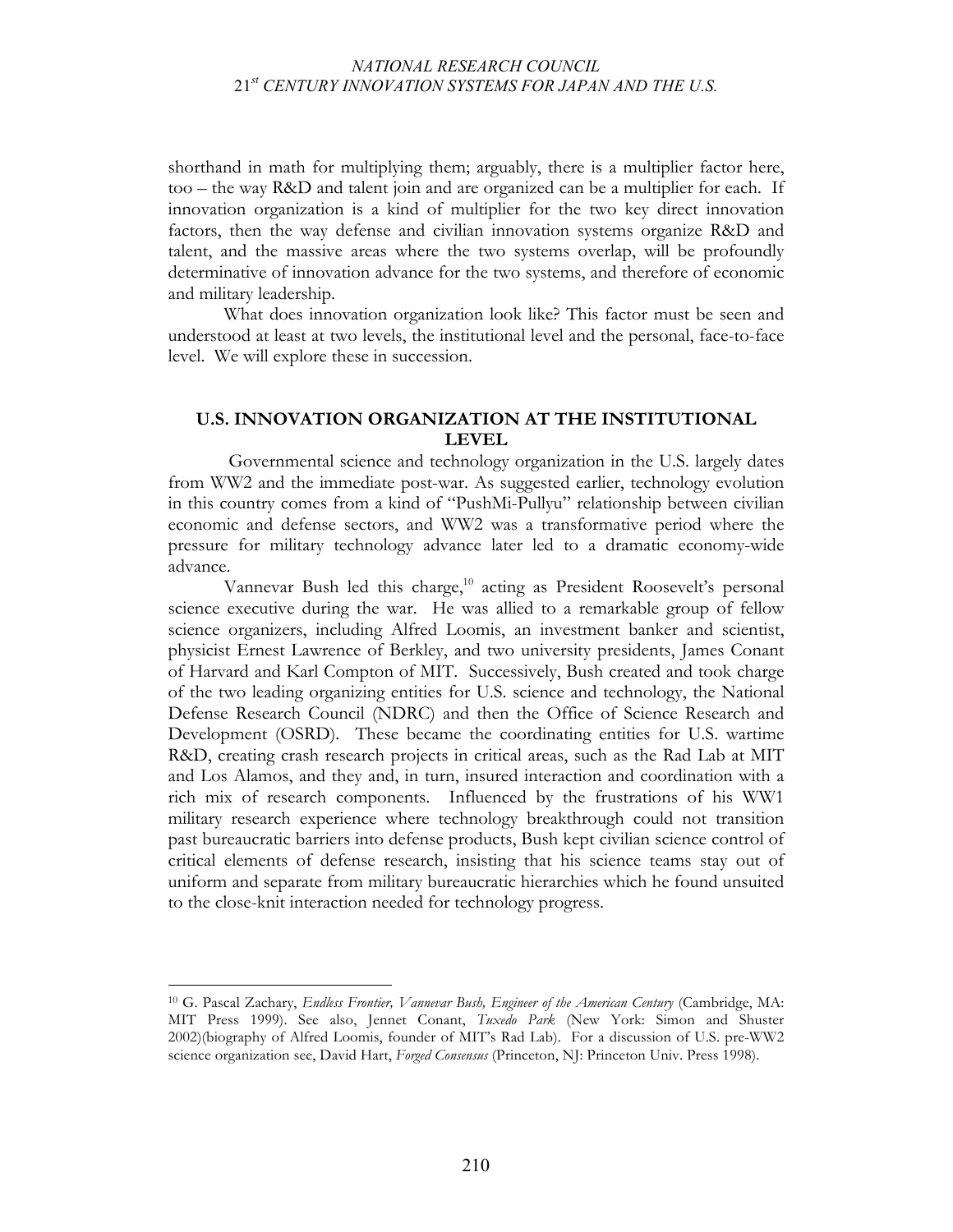To summarize, Bush brought all defense research efforts under one loose coordinating tent, NDRC then OSRD, and set up flat, non-bureaucratic, interdisciplinary project teams oriented to major technology challenges, like radar and atomic weapons, as implementing task forces. He created "connected" science, where technology breakthroughs at the fundamental science stage were closely connected to the follow-on applied stages of development, prototyping and production, operating under what we will call a technological "challenge" model. Because Bush (and his ally Loomis) could go directly to the top for backing from Roosevelt, through Secretary of War Henry Stimson and Presidential Aide Harry Hopkins, Bush made his organizational model stick during the war, despite relentless military pressure, from the Navy in particular, to capture it.

Then, immediately after the war, he systematically dismantled his remarkable connected science creation.

Envisioning a period of world peace, convinced that the wartime levels of government science investment would be slashed, and probably wary of a permanent alliance between the military and science, Bush decided to try and salvage some residual level of federal science investment. He wrote the most influential polemic in U.S. science history, "The Endless Frontier," for Roosevelt, arguing that the federal government should fund basic research, which would deliver ongoing progress in economic well-being, national security and health to the country.<sup>11</sup> In other words, he proposed ending his model of connected science, and dropping his challenge model, in favor of making the federal role one of funding one stage of technology advance, exploratory basic research. His approach would become known as the "pipeline" model for science investment. The federal government would dump basic science into one end of an innovation pipeline, and somehow early and late state technology development and prototyping would occur inside the pipeline, with new technology products emerging, genie-like, at the end. Because he assembled a connected science model during WW2, Bush no doubt realized the deep connection problems in inherent this pipeline model, but likely felt that salvaging federal basic research investment was the best he could achieve in a period of anticipated peace.

He did argue that this basic research approach should be organized and coordinated under "one tent" to direct all the nation's research portfolios, proposing what would become the National Science Foundation (NSF). Because he wanted this entity controlled by a scientific elite separated from the nation's political leadership, Bush got into a battle with Roosevelt's successor, Harry Truman. In his typical feisty, take-charge way, Truman insisted that the scientific buck would stop on his desk not on some Brahmin scientist's desk, and that NSF appointments would be controlled by the President. Bush disagreed.

<sup>11</sup> Vannevar Bush, *Science: The Endless Frontier* (Wash., DC: Government Printing Office 1945) p. 1-11 (FDR and Bush letters, Summary, Introduction) (Available at

<sup>&</sup>lt;http://www.nsf.gov/od/lpa/nsf50/vbush1945.htm>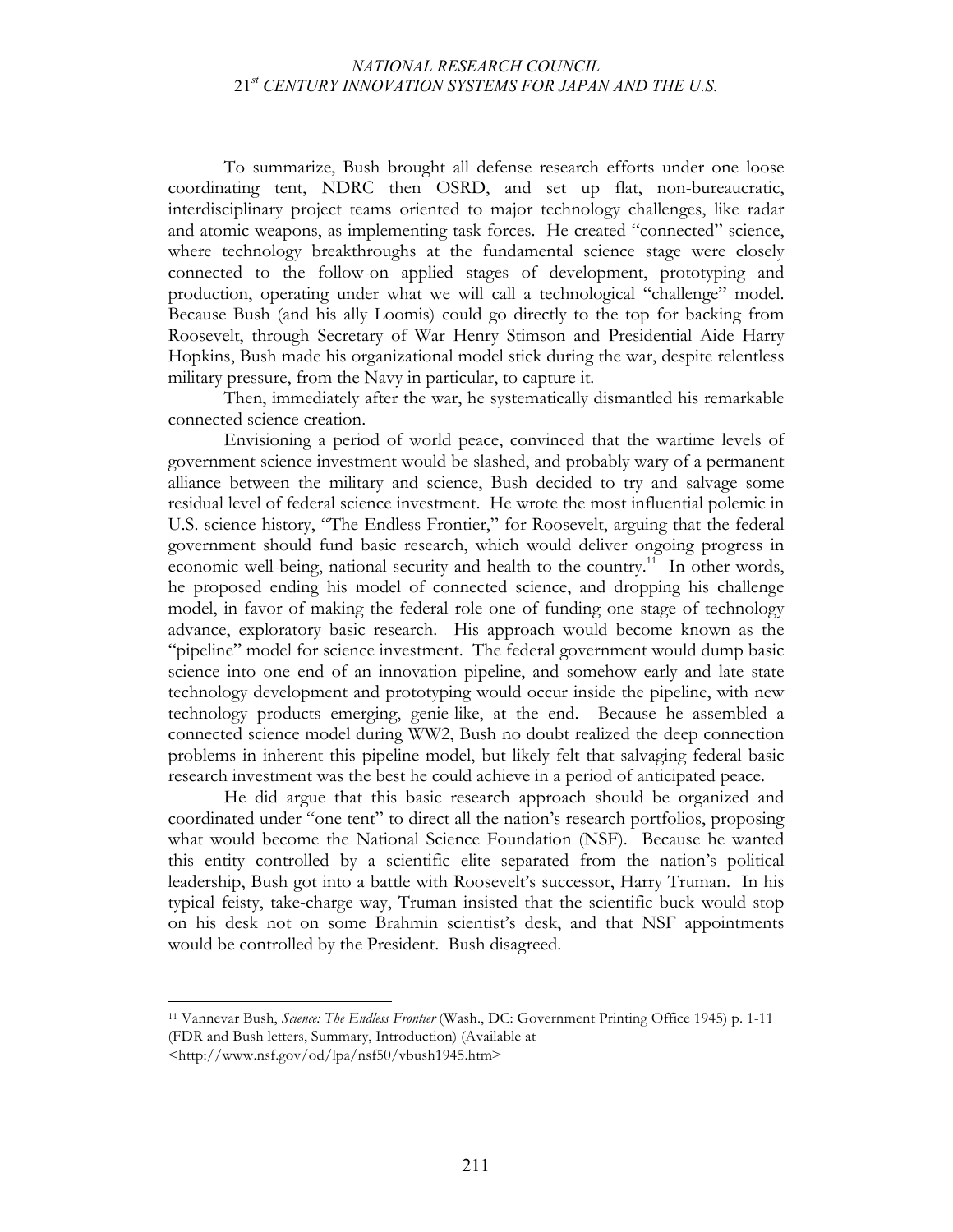Truman therefore vetoed Bush's NSF legislation, stalling its creation for another five years.<sup>12</sup> Meanwhile, science did not stand still. New agencies proliferated, and the outbreak of the Korean War led to a renewal of defense science efforts. By the time NSF was established and funded, its potential coordinating role had been bypassed. It also became a much smaller agency than Bush anticipated, only one among many. Despite Bush's support for one tent where scientific disciplines and agencies could coordinate their work, as they did in WW2, the U.S. thus adopted a highly decentralized model for its science endeavor.<sup>13</sup>

Bush's concept of federal funding focused on basic science did prevail, however, with most of the new science agencies adopting this model for the federal science role. These twin developments left U.S. science fragmented at the institutional level in two ways: overall science organization would be fragmented among numerous science agencies, and federal investment would be focused on only on one stage of technological development, exploratory basic research.<sup>14</sup> Remarkably, Bush left a legacy of two conflicting models for scientific organizational advance: the connected, challenge model of his WW2 institutions, which he dismantled after the war, $^{15}$  and the fundamental-science focused, disconnected, multi-headed model of post-war U.S. science institutional organization.

<sup>12</sup> William A. Blanpied, Inventing U.S. Science Policy, *Physics Today*, 51 (2) (Feb. 1998), pp. 34-40 (post-WWII evolution of U.S. science organization and NSF); George Mazuzan, *NSF, A Brief History (1950-1985)* (Arlington, Va: NSF 88-16 1988) pp. 1-25 (history of NSF in the context of post-WWII science).

Available at <http://www.nsf.gov/pubs/stis1994/nsf8816/nsf8816.txt)>. 13 It must be emphasized that there are major advantages to decentralized science. It creates a variety of pathways to science advance and a series of safety nets to ensure multiple routes can be explored. Since science success is largely unpredictable, the "science czar" approach risks major failures that a broad front of advance does not. Nonetheless, the U.S. largely lacks the ability to coordinate its science efforts across agencies particularly where advances that cut across disciplines require coordination and learning from networks.

<sup>14</sup> See discussion of these developments in, Donald E. Stokes, *Pasteur's Quadrant, Basic Science and Technological Innovation* (Wash., DC: Brookings Institution Press 1997). 15 The term "dismantled" is used to indicate that the structure for science management in WW2 was

ended, and many wartime science entities were shut down, including MIT's Rad Lab. Obviously, other existing science entities continued in operation, such as NACA, which Bush chaired before the war, and was an early example of a connected, challenge model approach. See, *Alex Roland, Model Research: The National Advisory Committee for Aeronautics, 1915-1958,* pp. 225-258 (Chapt. 10)*.* <http://history.nasa.gov/SP-4103/>. However, even within DOD, the Office of Naval Research was largely stood up after the war around a fundamental science model. Harvey M. Sapolsky, *Science and the Navy – The History of the Office of Naval Research* (Princeton, NJ: Princeton Univ. Press 1990), pp. 9-81 (Chapts. 2-4).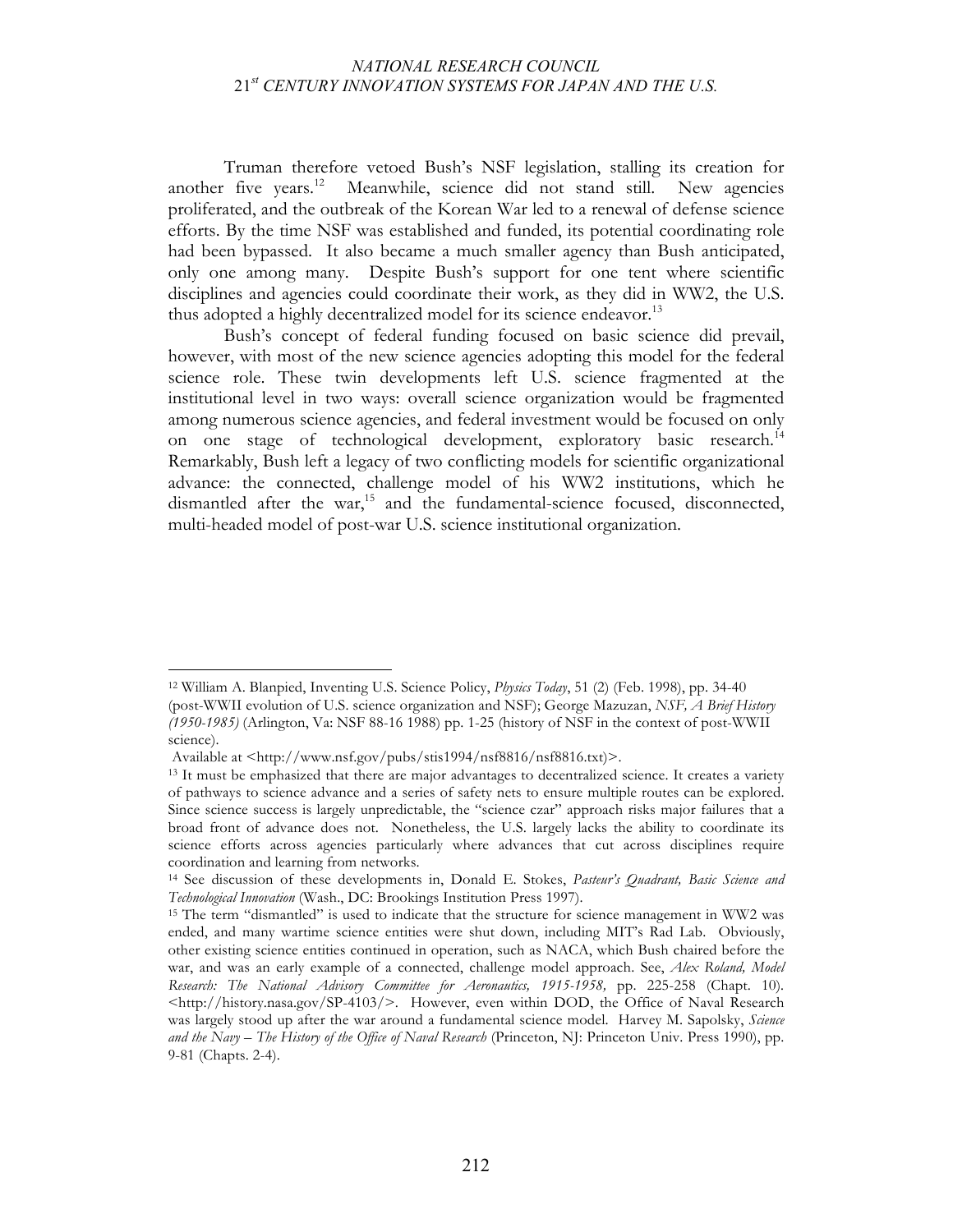### **SUMMARY OF THE INNOVATION ANALYTICAL FRAMEWORK**

To summarize the discussion thus far, innovation is not only about R&D investment levels, it's about content and efficiency.<sup>16</sup> U.S. post-war policy institutionally severed R from D, which had been connected in the wartime model, and posited a pipeline theory of innovation where the federal government dumped research funding into one end of the pipeline, then mysterious things occurred within the innovation pipeline, then remarkable products emerged at the other end. Neoclassical economics, through the work of Robert Solow, came to realize the central role of innovation in economic growth but was unable to apply existing economic models to the mystery inside the pipeline, so treated innovation as "exogenous" to the economy. That response was ultimately unacceptable – it as though economics, after finally discovering the innovation monster in the economic growth room, then declined to look at it. So a group of growth economists, initially led by Paul Romer, gradually began to whittle away at the monster, treating it as "endogenous," slowly delineating its economic attributes. However, this delineation process still has barely begun.17 Economic institutions still collect extensive data on the two factors classical economics tied to economic growth, capital supply and labor supply, and data on R&D investment totals; we have little data on the monster, the content and efficiency of the innovation system.<sup>18</sup> Few are searching for and analyzing the new factors and metrics for innovation evaluation. Interestingly, two decades after Solow won the Nobel Prize for identifying the innovation monster, the U.S. Department of Commerce has announced the need to begin an intensive data collection process around innovation.<sup>19</sup> The National Science Foundation, which has long collected data on innovation investment levels and science education, $2^{\circ}$  has began an effort to look at data and analysis around innovation with a program entitled the Science of Science and Innovation Policy.

 But what is the framework for the innovation metrics and analysis? Although we track R&D investment, what about the composition and efficiency factors? This paper attempts to identify some of the elements lurking inside the innovation

<sup>&</sup>lt;sup>16</sup> Gregory Tassey, *The Innovation Imperative* (Cheltenham, UK: Edward Elgar 2007), Chapts. 3, 7, 8.<br><sup>17</sup> For a critical view of the progress of endogenous growth theory in economics, see Robert Solow, Toward a Macroeconomics of the Medium Run, *Journal of Economic Perspectives* (Winter 2000).

<sup>&</sup>lt;sup>18</sup> Despite the emergence over two decades ago of growth economics and its doctrine that growth is predominantly innovation based, the two U.S. political parties are still largely organized around the old factors posited by classical economics as responsible for growth, capital supply and labor supply.

<sup>19</sup> U.S. Dept. of Commerce, *Innovation Measurement, Tracking the State of Innovation in the American Economy*, Report to the Sec. (Wash., DC: U.S. Dept. of Commerce Jan. 2008) <http://www.innovationmetrics.gov/Innovation%20Measurement%2001-08.pdf>; Michael Mandel, A Better Way to Track the Economy, A Groundbreaking Commerce Dept. Report Could Lead to New Yardsticks for Measuring Growth, *Business Week* (Jan. 28, 2008) p. 29.

<sup>20</sup> National Science Board, *Science and Engineering Indicators* (Arlington, Va: NSF 2006) <http://www.nsf.gov/statistics/seind06/toc.htm>.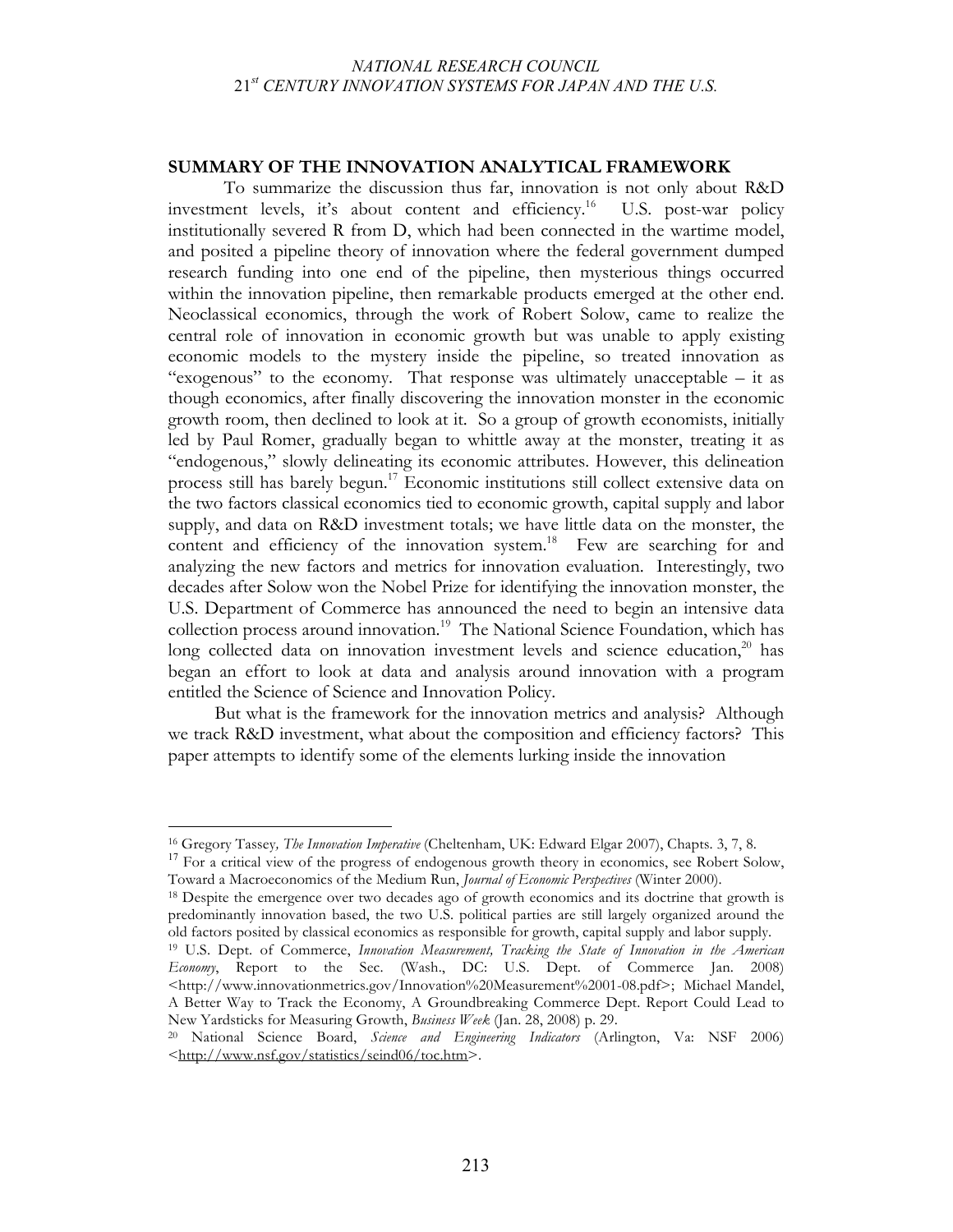pipeline. Following Solow and Romer, it argues, as noted, that R&D and talent (shorthand terms for their extended ideas) can be considered *two direct innovation factors*, indispensable to innovation, and are surrounded by an ecosystem of indirect factors, less critical but none the less significant.

 This paper further posits that there is a *third direct innovation factor*, innovation organization, the space where the talent and R&D converge. An essential aspect of innovation organization requires evaluation at the institutional level. Summarized above is the brilliant success the U.S. experienced at the institutional level during WW2 with a connected science model built around technological challenges, formed under one organizational tent. The U.S., following the war, shifted to a highly decentralized model, scattering government-funded research among a series of mission agencies. It was predominantly a basic-science focused model, not connected science, and left what later became known as a "valley of death" between research and development stages, so the handoff from publiclyfunded research and to private sector development lacked institutional bridging mechanisms. As we will see, the major exception to that U.S. institutional rule was DARPA.<sup>21</sup>

We turn now from a review of innovation at the institutional level to a second analytical perspective on innovation organization, innovation at the personal, face-to-face level. Following this review we will examine how these twin perspectives on innovation organization have operated within an arguably critical U.S. innovation organization, DARPA, evaluating how it has worked at both levels, institutional and personal.

# **INNOVATION SYSTEMS AT THE PERSONAL LEVEL – GREAT GROUPS**

Innovation organization should be analyzed it the institutional level, as discussed above, but also requires understanding at the ground level, from the personal, faceto-face point of view. Innovation is different than scientific discovery or invention, which can involve solo operators. Instead, innovation requires taking both scientific discovery and invention and piling applications on a breakthrough invention or

<sup>&</sup>lt;sup>21</sup> This is not to assert that the fundamental science mission agencies dating from the 1940's have remained frozen in time. While the basic science mission remains paramount at agencies such as NSF, NIH and the DOE Office of Science, at the National Science Foundation, for example, there is funding not only for small individual investigator basic research but larger areas of interdisciplinary advance, such as nanotechnology, which can incorporate grand challenges. For example, NSF's issue workshops and similar organizing mechanisms bring in ideas for coordinated science-engineering advance for initial buy-in and research program design by fundamental and applied communities. As another example, NSF's engineering directorate supports engineering centers tying science advance to fundamental engineering advance. Somewhat similar efforts around interdisciplinary centers have evolved at NIH and DOE. The point remains that these functions supplement established fundamental science efforts.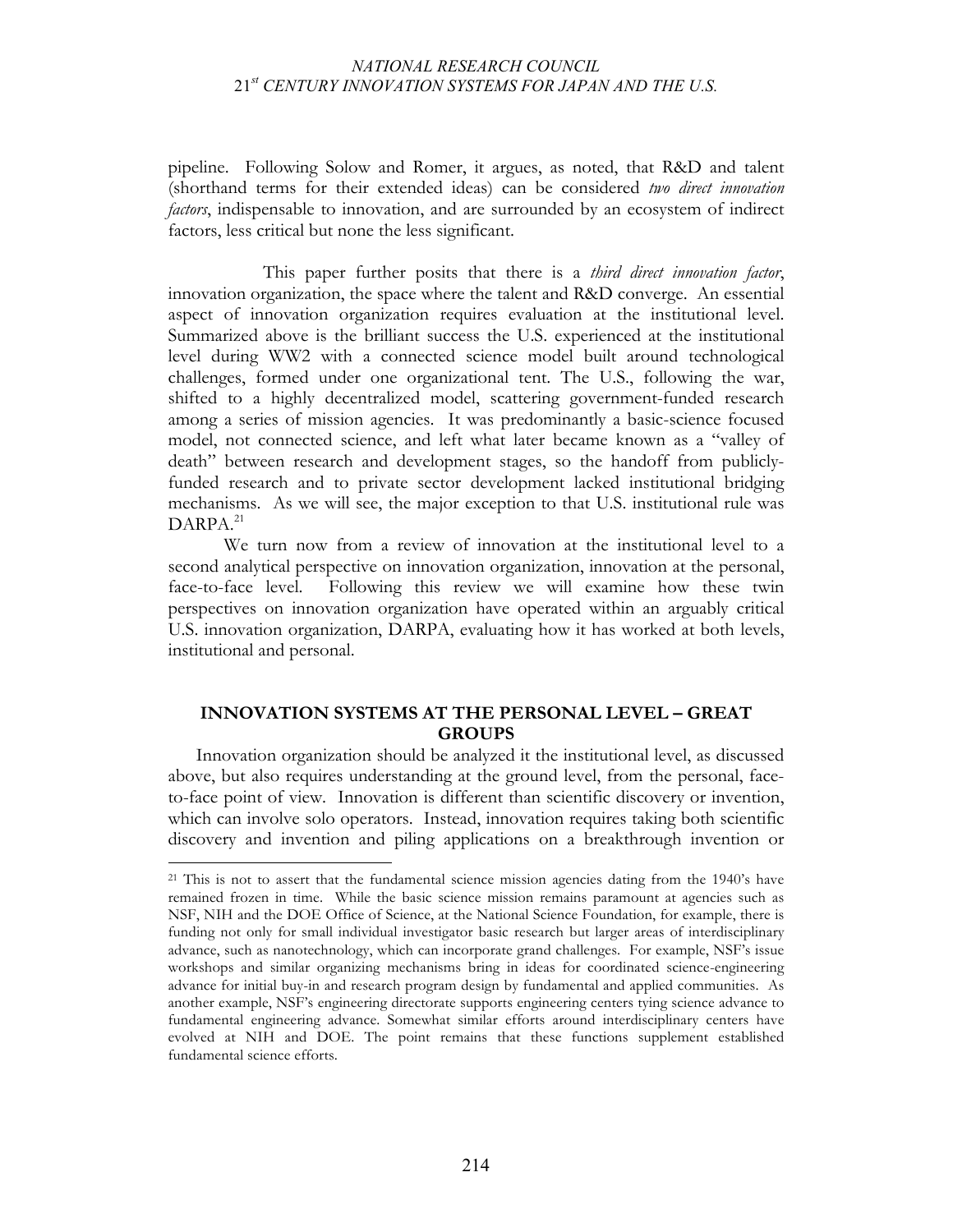group of inventions to create disruptive productivity gains that transform significant segments of an economy and/or defense system. So innovation is a third phase built on phases of discovery and invention. Innovation requires not only a process of creating connected science at the *institutional level*, it also must operate at the *personal level*. People are innovators, not simply the overall institutions where talent and R&D come together. Warren Bennis and Patricia Beiderman have argued that innovation, because it is much more complex than the earlier stages of discovery and invention, requires "great groups" not simply individuals.<sup>22</sup> Rycroft and Kash make a similar argument but use a different term: innovation requires collaborative networks<sup>23</sup> which can be less face-to-face and more virtual. As we look at innovation organization at the personal level, we will explore the rule sets for three sample "great groups" of innovators.

# **1) Edison's "Invention Factory" at Menlo Park, New Jersey**

Thomas Edison formed the prototype for innovator great groups.<sup>24</sup> Edison placed his famous Menlo Park lab in a simple 100-foot long wooden frame building, a lab, on his New Jersey farm. In it he placed a team of a dozen or so artisans, mixing a wide range of skills with a few trained scientists. They worked intensely, sometimes 24/7, and took midnight breaks together, eating pies, reciting poems and singing songs. They mixed a range of disciplines and organize their intense effort around the challenge of electric light. They were a great group, highly collaborative. Great groups also require collaboration leaders and Edison was a remarkable team leader. They worked on the idea of filling the gap between electric poles with a filament placed in a vacuum tube. But that was only the breakthrough invention, not the innovation. To make their light usable, Edison and his team then had to invent much of the infrastructure for electricity – from generators to wiring to fire safety to the structure of a supporting electric utility industry. Edison and his team become inventors and innovators, visionaries and (as initiators of a network of companies with Wall Street backing) vision enablers.

Interestingly, as part of this process, Edison had to derive elements of electron theory to explain his results – his "Edison Effect" helped lead to atomic physics advances. There is a major lesson in this: science is not simply a linear pipeline going from basic to applied, it goes both ways: basic to applied and applied to basic. Menlo Park teaches us parts of the rule set for great groups. *It is organized around a challenge model, with the group trying to solve a specific challenge or goal; it applies an interdisciplinary mix of both practical and basic science to get there, and it uses a connected science* 

<sup>22</sup> Warren Bennis and Patricia Ward Beiderman, *Organizing Genius* (New York: Basic Books 1997).

<sup>23</sup> Robert W. Rycroft and Don E. Kash, Innovation Policy for Complex Technologies, *Issues in Science and Technology* (Fall 1999). 24 See discussion in Sir Harold Evans, *They Made America* (Sloan Foundation Project, Little Brown

<sup>2005)</sup> pp. 152-171.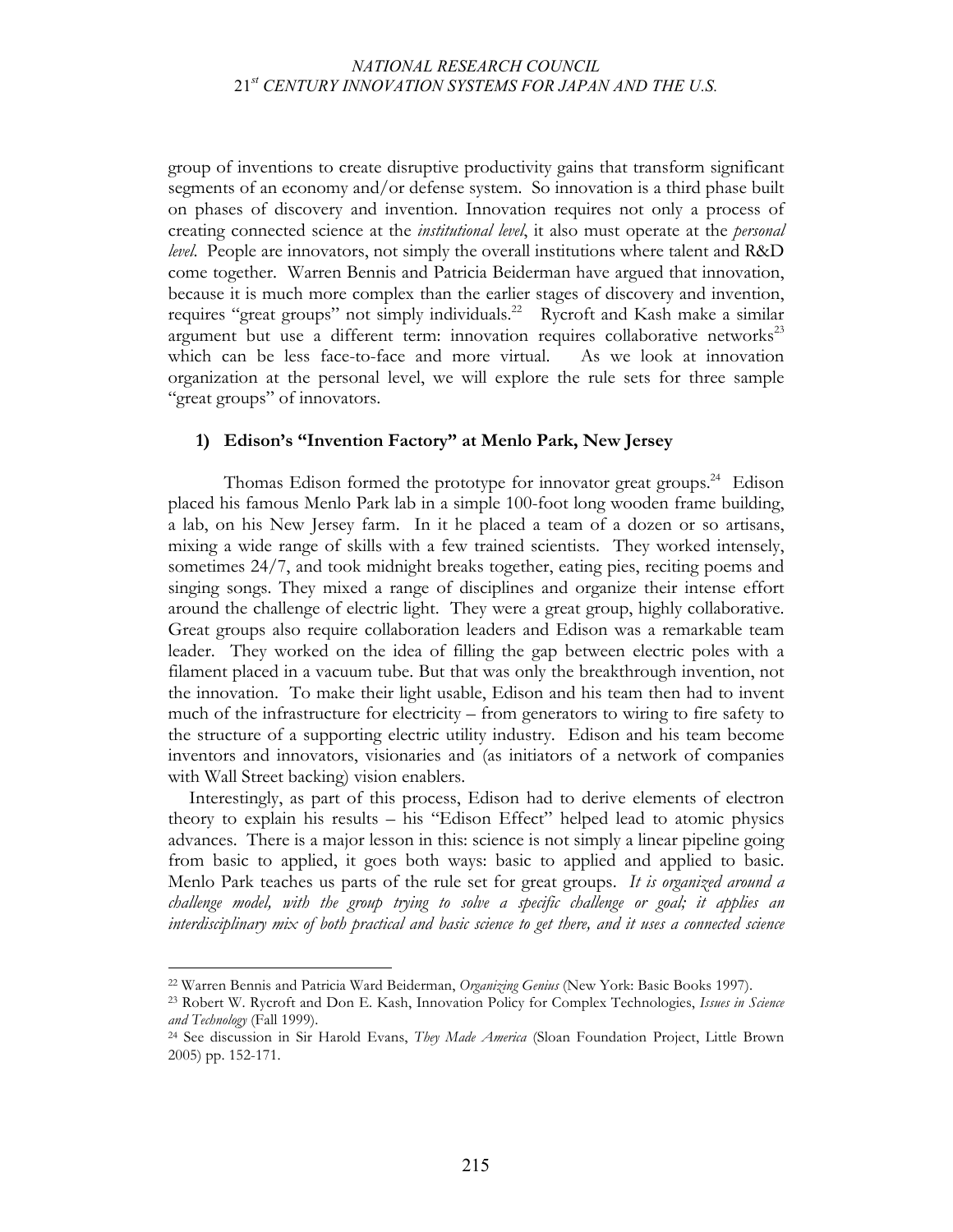*model, tying invention to innovation and incorporating all stages of innovation advance.* The group is under Edison's clear leadership, and that leadership factor is vital, but it is a non-hierarchical, relatively flat, two-level, highly collaborative effort. The team mixes experimentalists and theorists, artisans and trained scientists and engineers, for a blend of experimental and theoretical capability and disciplines.

#### **2) Alfred Loomis and the Rad Lab at MIT, 1940-1945**

Alfred Loomis loved science but family needs compelled him to become lawyer; he combined his science and legal skills to become a leading Wall Street financier for the emerging electric utility industry in the  $1920$ 's.<sup>25</sup> Anticipating the market crash, he sold out in 1928 with his great fortune intact. He used it to pursue science, setting up his own private lab at his Tuxedo Park, New York estate in the '30's and assembling there a who's who of pre-war physics. Loomis' own field of study there was microwave physics. As WW2 loomed, Vannevar Bush, respecting Loomis' industrial organizing skills, asked him to join Roosevelt's NRDC to mobilize science for the war.

Because the American military is initially uninterested, the British handed over to Loomis a suitcase with their secrets to microwave radar in his penthouse in the Shoreham Hotel in Washington in 1940. As the Battle of Britain raged, Loomis' microwave expertise enabled him to grasp immediately that this was a war winning technology for air warfare. He promptly persuaded his cousin and mentor, Secretary of War Henry Stimson, that this technology must be developed and exploited without delay. With Bush's and Roosevelt's immediate approval, Loomis within two weeks stood up the Radiation Laboratory (Rad Lab) at MIT. Because he knew them from his Tuxedo Park lab, Loomis and his ally and friend Ernest Lawrence of Berkeley called in the whole talent base of U.S. physics to join the Rad Lab, and nearly all came. Because the government was not used to establishing major labs literally overnight, Loomis personally funded the startup while government approvals and procurement caught up.

The Rad Lab was non-hierarchical and flat, with only two levels, project managers and project teams, each devoted to a particular technology path. It was characterized by intense work, often around the clock, and by high spirits and morale. Loomis and Bush purposely kept it out of the military. The Rad Lab used a talent base with a mix of science disciplines and technology skills, it was highly collaborative, it was organized around the challenge model, and it used connected science, moving from fundamental breakthrough to development, prototyping and initial production. Interestingly, the Rad Lab organizational model was systematically adopted at Los Alamos, and ten leading Rad Lab scientists shifted to Los Alamos to

<sup>25</sup> Details from Loomis' biography, Jennet Conant*, Tuxedo Park*, op cit.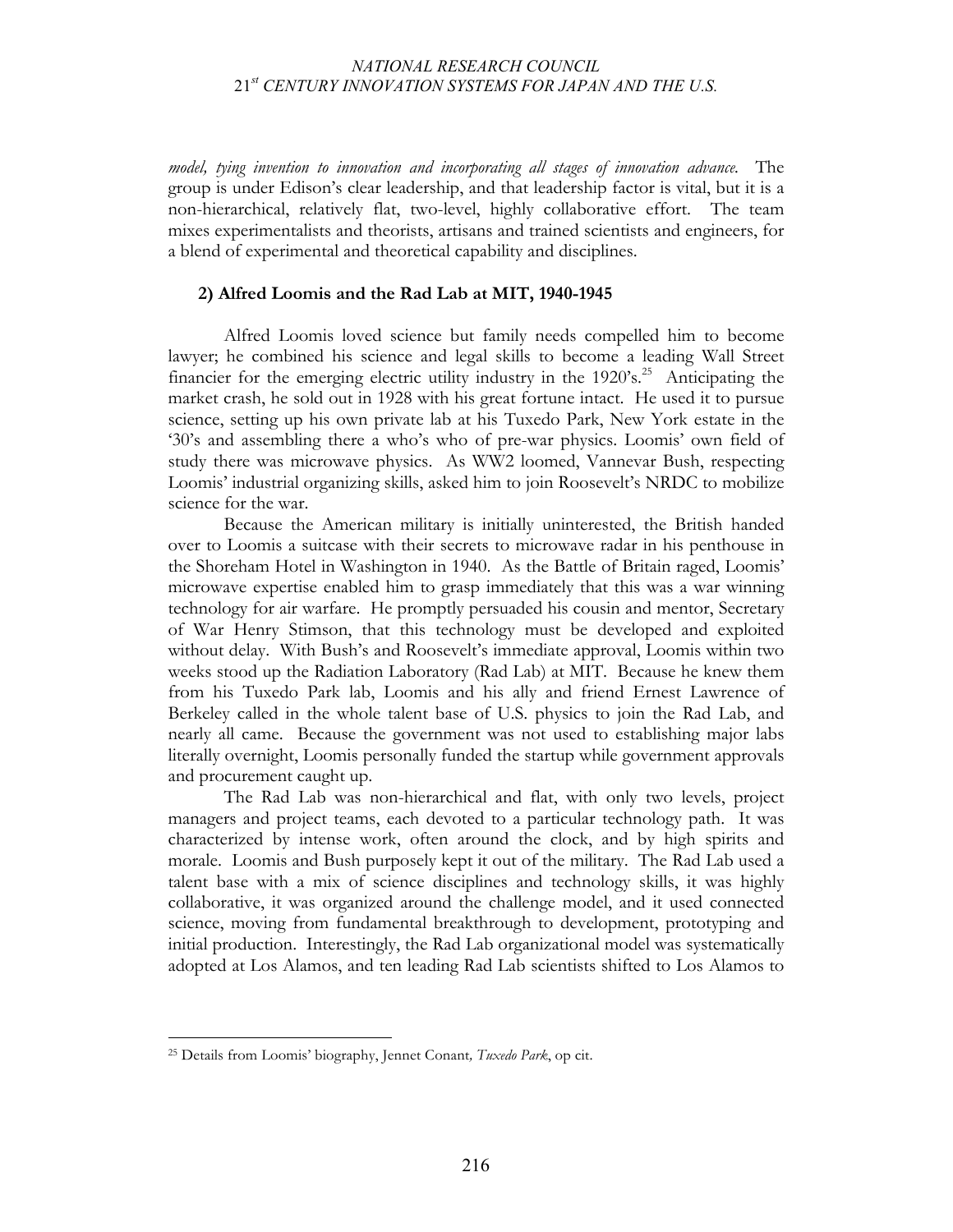implement it.<sup>26</sup> The Rad lab developed great advances in microwave radar and the proximity fuse, technologies vital to success for the allies. Eight Nobel prizewinners came out of the Rad Lab and it ended up laying the foundations for important parts of modern electronics. It also embodied another feature key to successful great groups – through Loomis and Bush, the Rad Lab had direct access to the top decisionmakers able to mandate the execution and adaptation of its findings, Stimson and Roosevelt.

### **3) The Transistor Team at Bell Labs (1947)**

Bell Labs' Murray Hill facility was consciously set in the New Jersey countryside after Edison's Menlo Park model and also drew from the great military labs of WW2, the Rad Lab and Los Alamos. AT&T's R&D Vice President, Mervin Kelly and his lead researcher, William Shockley, wanted a solid state physics team of fifty scientists and technicians from various fields with capability for fundamental research leading to practical applications. Their task was to develop a solid state physics-based replacement for vacuum tubes so that AT&T's switching capability could continue to advance telephone speed and capacity. John Bardeen and Walter Brattain, two of the leading solid state physics researchers who joined this team, developed a profoundly close collaboration, where the scientific and personal skills of one matched the other's – one a theorist, the other an experimentalist, one outgoing, the other reflective. They were social friends and held a strong mutual respect. Backed-up by Bell Labs' deep industrial technical support system, with the latest equipment and very strong technical staff, the two entered into a "magic month" from mid-November to December 16, 1947, and developed the first transistor.

As Bardeen's biographers put it, "The solid-state group divided up the tasks: Brattain studied surface properties such as contact potential; Pearson looked at bulk properties such as the mobility of holes and electrons; and Gibney contributed his knowledge of the physical chemistry of surfaces. Bardeen and Shockley followed the work of all members, offering suggestions and conceptualizing the work."<sup>27</sup> Brattain later commented, "It was probably one of the greatest research teams ever pulled together on a problem…. I cannot overemphasize the rapport of this group. We would meet together to discuss important steps almost on the spur of the moment of an afternoon. We would discuss things freely. I think many of us had ideas in these discussion groups, one person's remarks suggesting an idea to another. We went to the heart of many things during the existence of this group, and always when

<sup>26</sup> See discussion of Los Alamos in Martin Sherwin and Kai Bird, *American Prometheus, The Triumph and Tragedy of J. Robert Openheimer* (New York: Alfred A. Knopf 2005) and Jennet Conant, *109 East Palace* (New York: Simon and Shuster 2005).

<sup>27</sup> Lillian Huddleson and Vicki Daitch, *True Genius – The Life and Science of John Bardeen* (Wash., DC: Joseph Henry Press of the National Academies of Sciences 2002) pp. 127-128.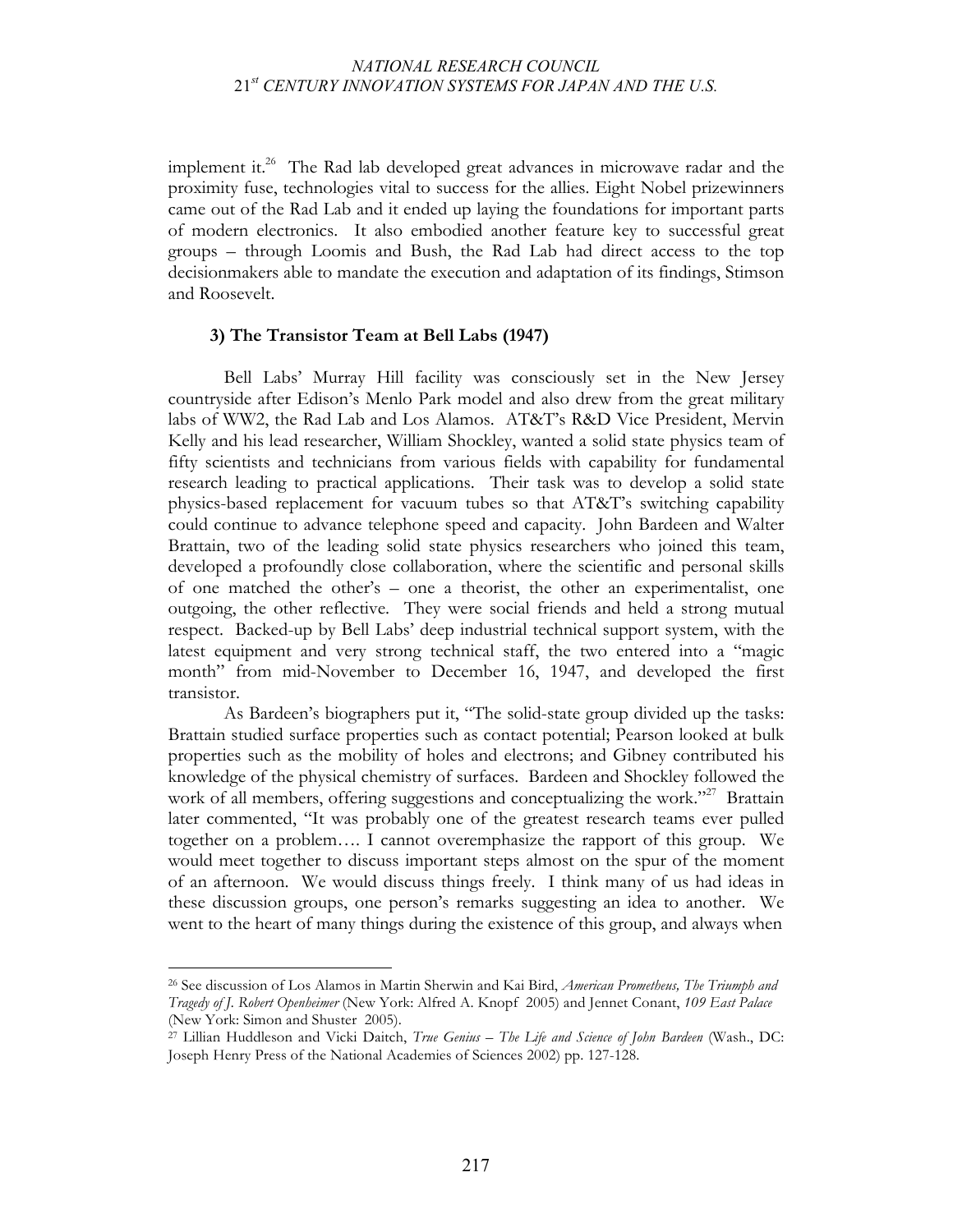we got to the place where something needed to be done, experimental or theoretical, there was never any question as to who was the appropriate man in the group to do  $it$ .  $28$ 

Unfortunately, Shockley's reaction wrecked further working collaboration in the group. He attempted to garner credit for Bardeen's and Brattain's work, then worked secretly at his home designing a further breakthrough improvement, where a semiconductor "sandwich" replaced the transistor's electrical contact point, without telling the rest of the group. Before distrust descended, however, the group followed many of the rules of the other groups cited above – it was highly talented, relatively non-hierarchial, organizationally flat with essentially two levels, highly collaborative, and brought to bear a range of expertise and disciplines, including theorists and experimentalists, with each participant working in his strongest skill area. It was organized on a challenge model and the connection to AT&T's VP Mervin Kelly assured a tie to a decisionmaker who could enable development of breakthroughs. The group traded ideas on a continuous basis, meeting frequently with each providing thoughts to assist the others' progress, and Bardeen and Shockley played a leadership role by continually moving conceptual ideas among the group.

Many of the organizational features of these three "great groups" are common to others, including the development of atomic weapons at Los Alamos, the integrated circuit and microchip at Fairchild Semiconductor and Intel, the aeronautics and stealth advances at Lockheed's Skunk Works, the personal computer at Xerox Parc and Apple, biotech at Genentech and Craig Venter's genomics projects.<sup>29</sup> These projects are not unique. A venture capitalist has commented that he looks for these same kinds of characteristics every time he funds a startup. To summarize, a common rule set seems to characterize successful innovation at the personal and face-to-face level; the rules include ensuring: a highly-collaborative team or group of great talent; a non-hierarchical, flat and democratic structure where all can contribute; a cross-disciplinary talent mix, including experimental and theoretical skills sets networked to the best thinking in relevant areas; organization around a challenge model; using a connected science model able to move breakthroughs across fundamental, applied, development and prototype stages; cooperative,

<sup>28</sup> Ibid. <sup>29</sup> Kai Bird and Martin Sherwin, *American Prometheus*, *op cit*,, pp. 205-228, 255-259, 268-285, 293-297; Jennet Conant, 109 East Palace, op cit, pp. 106, 108, 110, 255; Leslie Berlin, The Man Behind the Microchip, Robert Noyce and the Invention of Silicon Valley (Oxford Univ. Press 2005), Chapt.'s 3-8; Ben Rich, Skunkworks (Back Bay Books 1996); Sir Harold Evans, They Made America, op cit, pp. 420-431 (Boyer and Swanson found Genetech and start biotech); Bennis and Biederman, op cit, pp. 63-86 (Xerox Parc and Apple); Daniel S. Morrow, Dr. J. Craig Venter – Oral History, (Computer World Honors Program April 21, 2003) <cwheroes.org/archives/histories/venter> pp. 3-53, 56-58; J. Craig Venter, A Life Decoded (Viking 2007) Chapt. 12.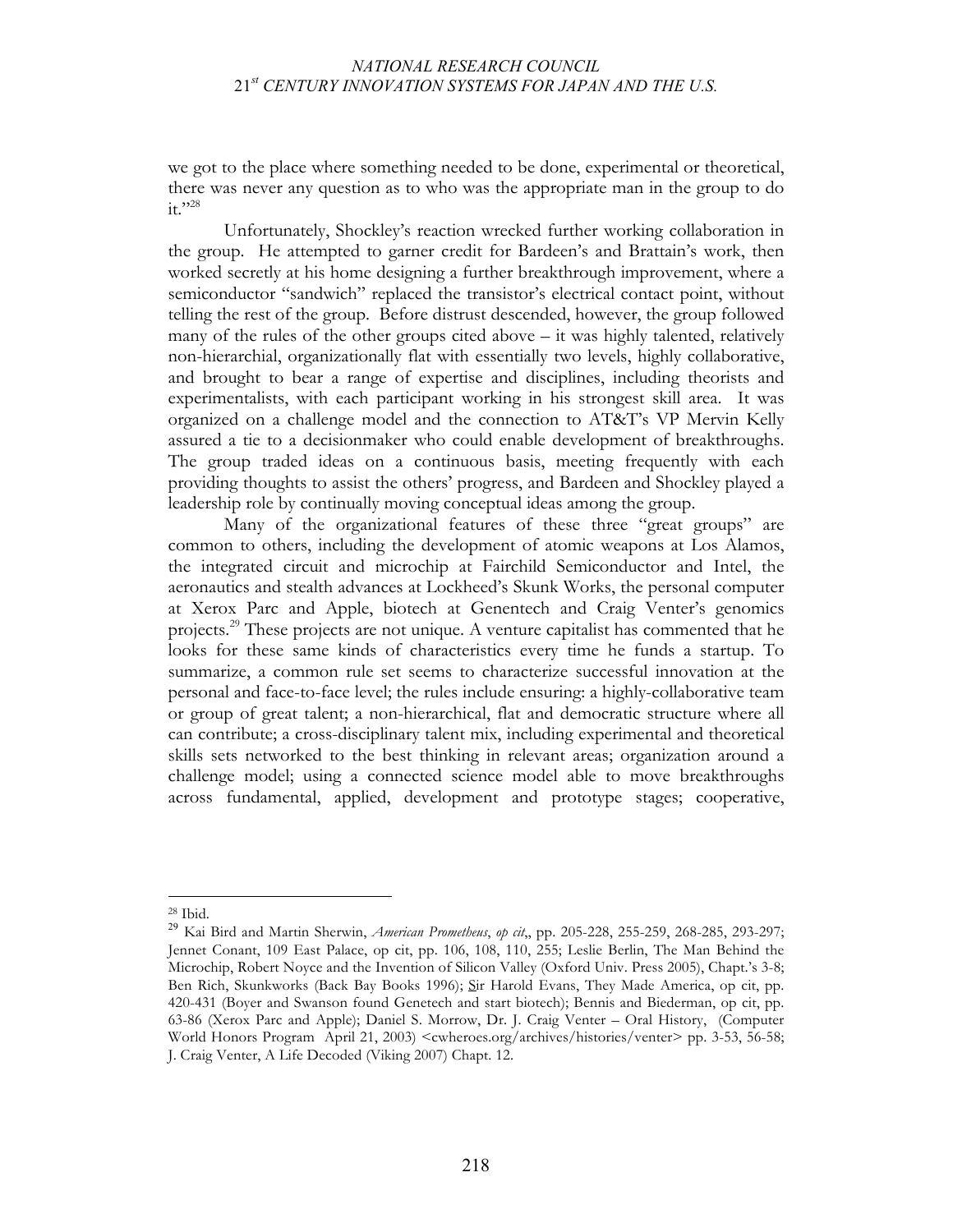collaborative leaders able to promote intense, high morale; and direct access to top decisionmakers able to implement the group's findings.<sup>30</sup>

# **DARPA AS A UNIQUE MODEL – COMBINING INSTITUTIONAL CONNECTEDNESS AND GREAT GROUPS**

We have discussed the concept of innovation organization as a third direct innovation factor, and noted that it operates in macro and micro ways, at both the institutional level and the personal level. Our focus now shifts to the Defense Department's Defense Advanced Research Projects Agency. Created in 1958 by Eisenhower as a unifying force for defense R&D in light of the stove-piped military services' space programs that had helped lead to America's Sputnik failure, DARPA became a unique entity. In many ways, DARPA directly inherited the connected science, challenge and great group organization models of the Rad Lab and Los Alamos stood up by Bush, Loomis and Oppenheimer. However, unlike the personal-level models discussed above, DARPA has operated at *both* the institutional and personal levels. DARPA became a bridge organization connecting these two institutional and personal organizational elements, unlike any other R&D entity stood up in government.

#### **J.C.R. LICKLIDER AND THE BEGINNINGS OF THE DARPA MODEL**

The DARPA model is perhaps best illustrated by one of its most successful practitioners, J.C.R. Licklider, who, as an office director at DARPA working with and founding a series of great technology teams, laid the foundations for two of the  $20<sup>th</sup>$  century's technology revolutions, personal computing and the internet.<sup>31</sup> In 1960, Licklider, trained in psychology with a background in physics and mathematics, wrote about what he called the "Man-Machine Interface" and "Human-Computer Symbiosis": "The hope is that in not too many years, human brains and computing machines will be coupled together very tightly, and that the resulting partnership will think as no human brain has ever thought."32 By 1960, Licklider envisioned timesharing as a path to real time personal computing (as opposed to the thendominant main-frame computing), digital libraries, the internet (the "Intergalatic

 $\overline{a}$ 

31 Discussion in this section drawn from Licklider's biography by M.Mitchell Waldrop, The Dream Machine (Viking 2001). For discussions of DARPA's and DOD's central role in fostering the many phases of the IT revolution, see, Ruttan, *op cit*, pp. 91-129; Glenn R. Fong, ARPA Does Windows, the Defense Underpinning of the PC Revolution, Business and Politics, Vol. 3, No. 3 (2001); National Research Council, Science and Telecommunications Board, Funding a Revolution, Government Support for Computing Research (National Academy Press, Wash., D.C. 1999), pp. 85-187.<br><sup>32</sup> Licklider, "Man-Computer Symbiosis", IRE Transactions on Human Factors in Electronics (March 1960).

<sup>30</sup> For discussion of additional great groups and variations in this suggested rule set, see Bennis and Biederman, *op cit*.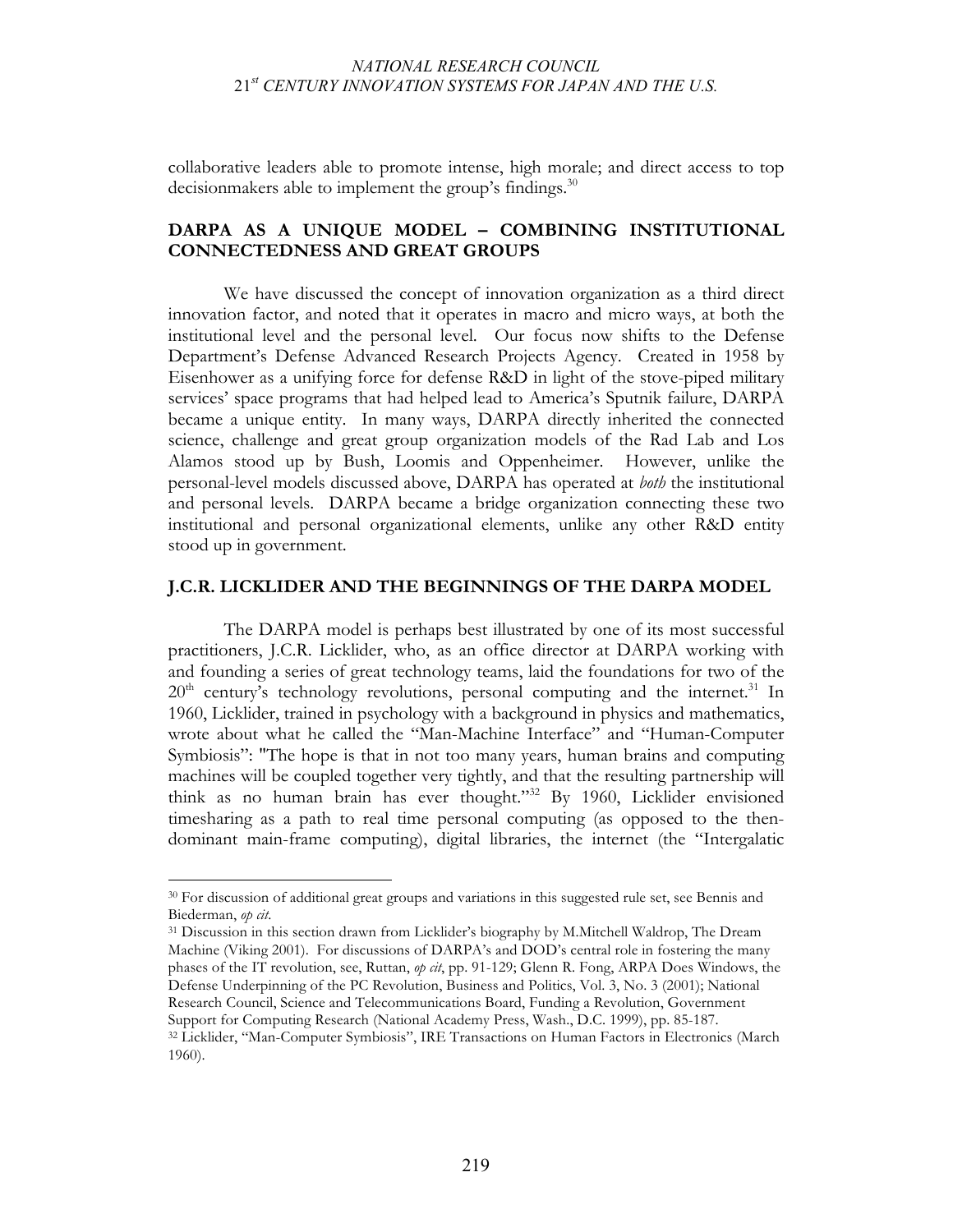Computer Network"), what we now call the world wide web, and most of the features, like computer graphing, simulations and modeling, that we are still evolving to implement those revolutions. Licklider was hired by  $DARPA^{33}$  to work on what was being called the "command and control" problem, and then that problem took off in importance. Because Kennedy and MacNamara became deeply frustrated with a profound command and control problem - their inability to obtain and analyze real time data and interact with on-scene military commanders during the Cuban Missile Crisis - DARPA gave Licklider major resources to tackle it. It was the rare case of the visionary being placed in the position of vision-enabler. Strongly backed by noted early DARPA Directors Jack Ruina and Charles Herzfeld, Licklider found, selected, funded, organized and stood up a remarkable support network of early information technology researchers at universities and firms that over time built personal computing and the internet. He served at two different periods in DARPA.

At the institutional organization level, DARPA and Licklider became a collaborative force among the Defense Department's research agencies controlled by the services, using DARPA IT investments to leverage participation by the agencies to solve common problems under connected science and challenge models. DARPA and Licklider also kept their own research bureaucracy to a bare bones minimum, using the service R&D agencies to carry out project management and administrative tasks, so that DARPA's efforts created co-ownership with the service R&D stovepipes. Institutionally, although it certainly did not always succeed, DARPA attempted to become a research supporter and collaborator, not a rival competitor to the DOD service research establishment.<sup>34</sup>

At the personal level of innovation organization, Licklider created a remarkable base of information technology talent both within DAPRA and in a collaborative network of great research groups around the country. This team of apostles, including Doug Engelbart, Ivan Sutherland, Robert Taylor, Larry Roberts, Vint Cerf, Robert Kahn, and their many comrades, are a who's who of personal computing and internet history. Because of ongoing progress, DARPA was willing to be patient and able to look at the long term in these IT talent and R&D investments in a way that corporations and venture capital firms are not structured to undertake.<sup>35</sup> Licklider's DARPA model was also not a flash in the pan – internally it

<sup>&</sup>lt;sup>33</sup> DARPA Director Jack Ruina later concluded that hiring Licklider was his most significant act at DARPA. In seeking an office director, Ruina realized he had found a visionary. Waldrop, *op cit*.

<sup>&</sup>lt;sup>34</sup> The military service R&D organizations initially saw DARPA as a usurper and competitor for scarce research funds. DARPA's efforts over the decades to link with the service R&D organizations and become their collaborator and banker for advanced projects they might not otherwise obtain approval for has helped defuse service hostility, and frequently the collaboration has been highly mutual and beneficial. But resentment remains of DARPA as a favored child, even after a half century. Licklider's efforts mark an early success at cross-stovepipe collaboration, although such

success is not uniform.<br><sup>35</sup> Licklider, as DARPA's IPTO head, received strong backing from DARPA Directors Jack Ruina and Charles Herzfeld, who bet on his vision, which enabled Licklider to build a cadre of successors – Ivan Sutherland, Bob Taylor and Larry Roberts – who shared and enhanced his vision for a coherent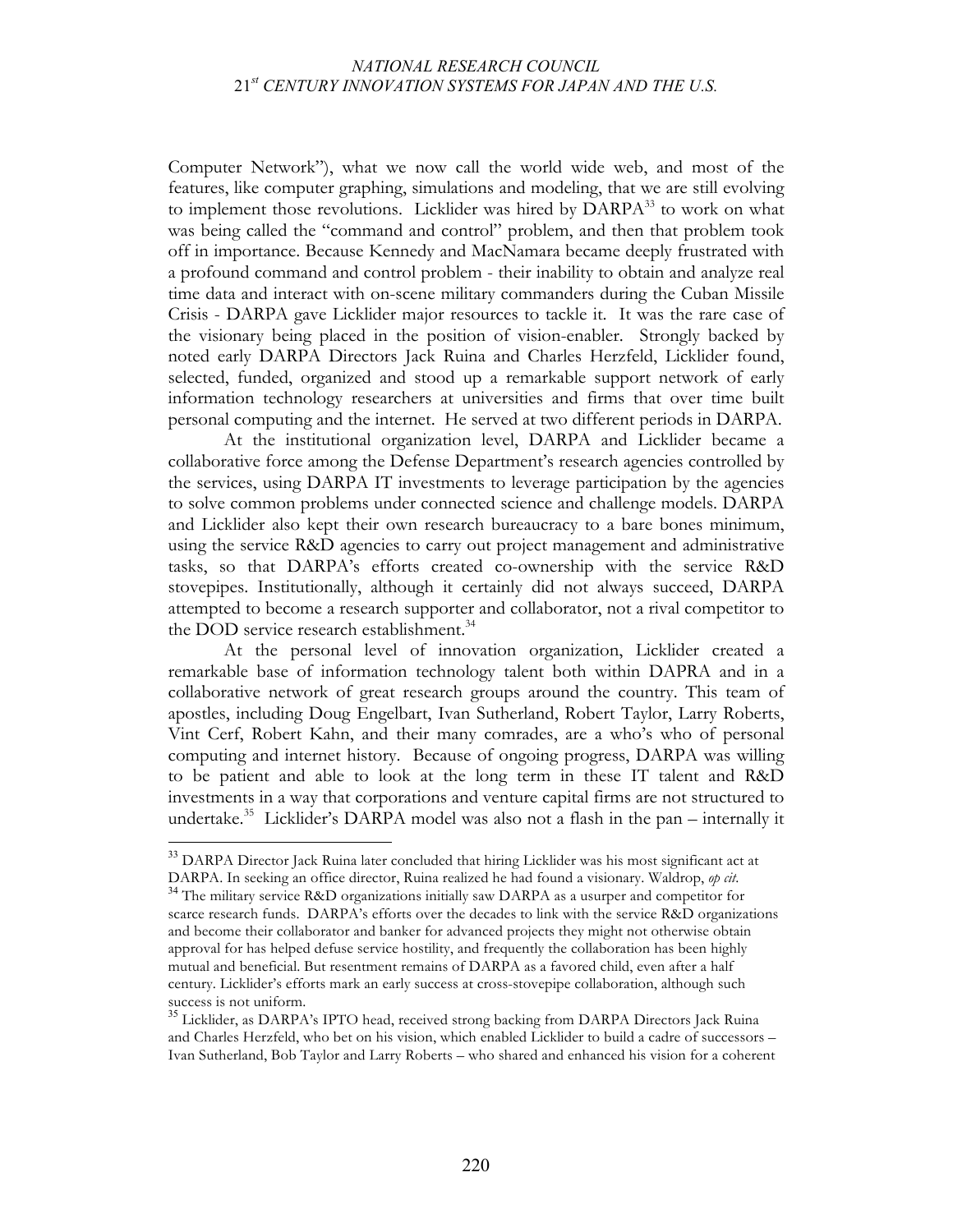was able to institutionalize innovation so that successive generations of talent sustained and kept renewing the technology revolution over the long term. At the personal level of innovation, the great groups Licklider started, in turn, shared key features of the Menlo Park, Rad Lab and other groups previously discussed. Licklider's Information Processing Techniques group was the first and greatest success of the DARPA model, but this success was not unique; DARPA was able to achieve similar accomplishments in a series of other technology areas.<sup>36</sup>

One more key point: DARPA has been willing to spawn technology advances not only in the defense sector but in the non-defense economy, recognizing that an economy-wide scale as opposed to a defense sector-only scale may be needed to speed the advance. DARPA has made specific choices to encourage and support technology advances with non-defense organizations, both academic and commercial, rather than defense-only organizations, as its best means of gestating new concepts into implementation.<sup>37</sup> This enables the Department of Defense (DOD) at a later stage to take advantage of this technology evolution speed up, with corresponding shared and therefore reduced development and acquisition costs. This was exactly the case with the IT revolution that Licklider and DARPA made crucial contributions to. Although IT has been in a thirty year development process which is still ongoing, DARPA's support for and reliance on a primarily civilian sector development process enabled DOD to obtain much more quickly and cheaply the tools it needed to solve its initial command and control problem.

Actually, it got far more. When Andy Marshall, DOD's legendary in-house defense theorist and head of its Office of Net Assessment, argued in the late 1980's that that U.S. forces were creating a "Revolution in Military Affairs", <sup>38</sup> this defense transformation was built around many of the IT breakthroughs DARPA initially

program with ongoing technical process steps that led to the internet and personal computing and a network of related advances. There was no special management doctrine at DARPA that enabled this successive effort but it was allowed by DARPA leaders to proceed full throttle for a decade, until scrutinized somewhat by DARPA Director George Heilmeier. Fluent with practical electronics, he imbedded the "Heilmeier Catechism" which insisted on more application relevance, to Licklider's frustration during his second DARPA tour. Waldrop, *op cit*. 36 Van Atta, Richard H. et al., IDA, DARPA Technical Accomplishments, Volumes I-V (IDA 1991).

See, also, Richard Van Atta, "Fifty Years of Innovaiton and Discovery", in DARPA, 50 Years of Bridging the Gap (April 2008) pp. 20-29. Dr. Van Atta has been generous to the author with his insights on DARPA which are reflected at a number of points in this paper.

<sup>&</sup>lt;sup>37</sup> Licklider and his colleagues largely relied on universities for idea-creation and the subsequent spinout of these ideas into new commercial firms (such as Digital or Sun) for their application. While existing smaller commercial firms, such as BB&N, which stood up the internet for DARPA, also played a role, the larger commercial firms, defense contractors and defense R&D organizations were usually not the source of new concepts or their implementation. DARPA thus played an vital role in creating the highly productive pathway in the U.S. late 20th century IT economy of academic-start-upventure funding-commercialization, and the institutions that grew up to line this pathway.<br><sup>38</sup> Andrew Marshall, Memorandum for the Record, "Some Thoughts on Military Revolutions –

Second Version" (Aug. 23, 1993); Nicholas Lehman, Dreaming About War, The New Yorker (July 16, 2001) <http://www.comw.org/qdr/0107lemann.html>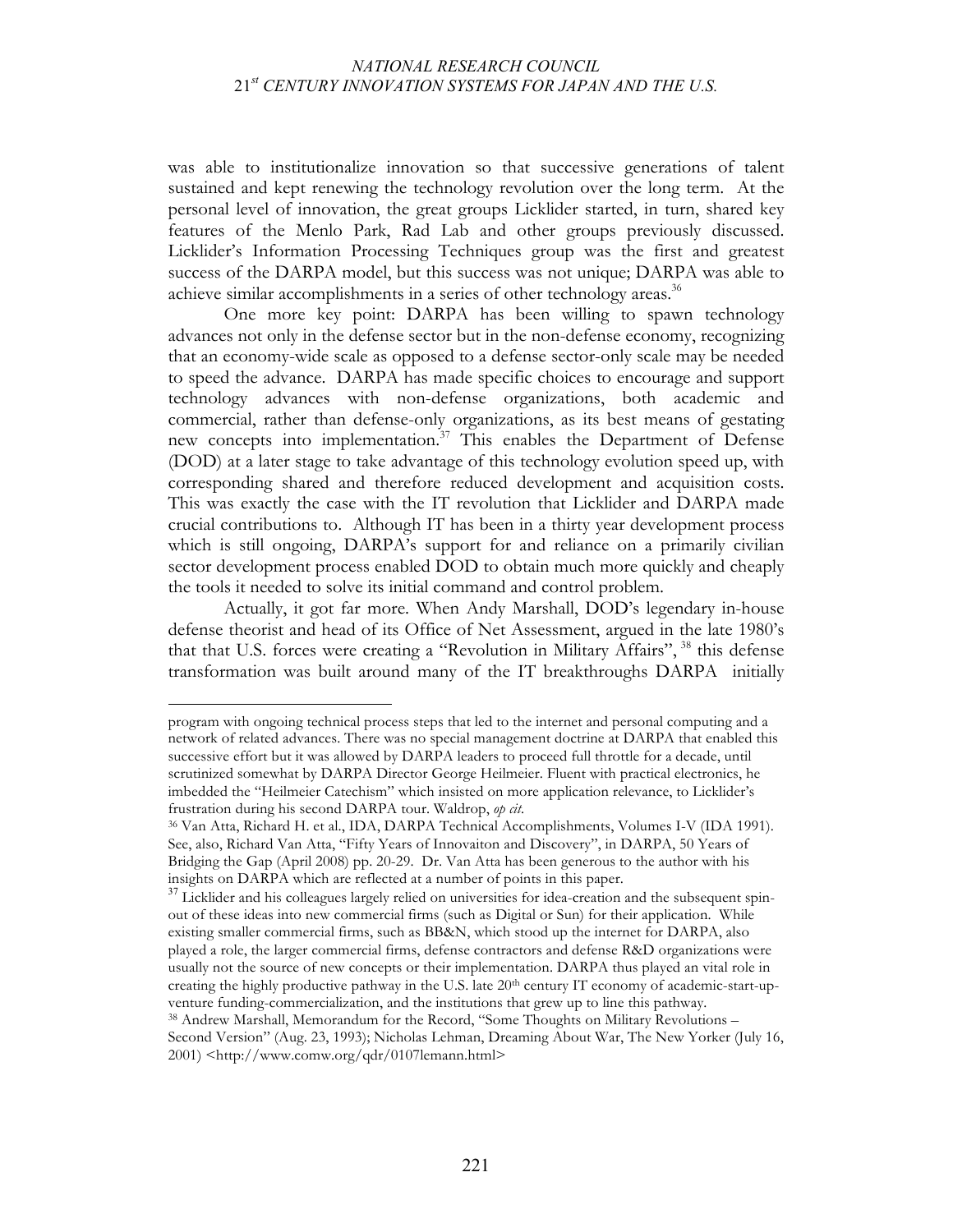sponsored.<sup>39</sup> Admirals Bill Owens and Art Cebrowski, and others, in turn, translated this IT revolution into a working concept of "network centric warfare"<sup>40</sup> which further enabled the U.S. in the past decade to achieve unparalleled dominance in conventional warfare. And the foundation of this IT revolution, that enabled this defense transformation, was a great innovation wave that swept into the U.S. economy in the 90's, creating strong productivity gains and new business models that led to new societal wealth creation<sup>41</sup> which, in turn, provided the funding base for the defense transformation. To summarize, the DARPA model can support traditional technology development within the defense sector where that technology is primarily or overwhelmingly defense-relevant (like stealth). Alternatively it can support joint defense-civilian sector technology development where the technology is relevant to both. This enables DOD potentially to take major advantage of academia's openness to new ideas, the willingness of entrepreneurs to commercialize these innovations, and the corresponding scale of an economy-wide advance.

#### **ELEMENTS IN THE DARPA MODEL**

 $\overline{a}$ 

At the Institutional level, DARPA undertakes connected science not simply fundamental research. Its model focuses on revolutionary technology development,

<sup>39</sup> William Perry and Harold Brown, Defense Department leaders during the Carter Administration, for example, developed what Perry later called an "offsets" theory of defense technology. During the Cold War, the Soviet Union held a roughly three to one advantage in numbers of troops, tanks, and aircraft. Perry has argued that the U.S. at first accepted that disparity because it held an advantage in nuclear weapons. When the Soviets achieved rough parity in nuclear weapons and the missiles to deliver them, U.S. deterrence theory was at risk, so Brown and Perry decided to achieve parity in conventional battle through systematic technological advance. They began a process of translating advances in computing, information technology, and sensors, which had been initiated and longsupported by defense research investments, including DARPA's in particular, into precision weapons at the service level. First exhibited in the Gulf War, these became a massive "force multiplier" for U.S. conventional forces. See, generally, Richard H. Van Atta and Michael Lippitz, Transformation and Transition: DARPA's Role in Fostering an Emerging Revolution in Military Affairs, Vol. 1, Overall Assessment (IDA April 2003)(15 years of DARPA reseeach in areas such as Stealth and precisions strike enabled the implementation in the 1990's of the offsets theory of Brown and Perry). 40 William Owens with Edward Offley, Lifting the Fog of War (JHU Press 2001) Chapt. 3; David Alberts, John Garska and Frederick Stein, Network Centric Warfare (DOD CCRP 1999) <http://www.dodccrp.org/files/Alberts\_NCW.pdf>; Arthur Cebrowski and John Garska, Network Centric Warfare, Its Origin and Future, U.S. Naval Institute Proceedings (Jan. 1998). See, generally, Richard O. Hundley, Past Revolutions, Future Transformations: What Can the History of Revolutions in Military Affairs Tell Us About Transforming the US Military (Rand Corp., National Research Institute (1999).

<sup>41</sup> *See for example*, Dale Jorgenson ,U.S. Economic Growth in the Information Age, Issues in Science and Technology (NAS publication, Wash., D.C., Fall 2001 issue) (role of IT drivers in '90's growth).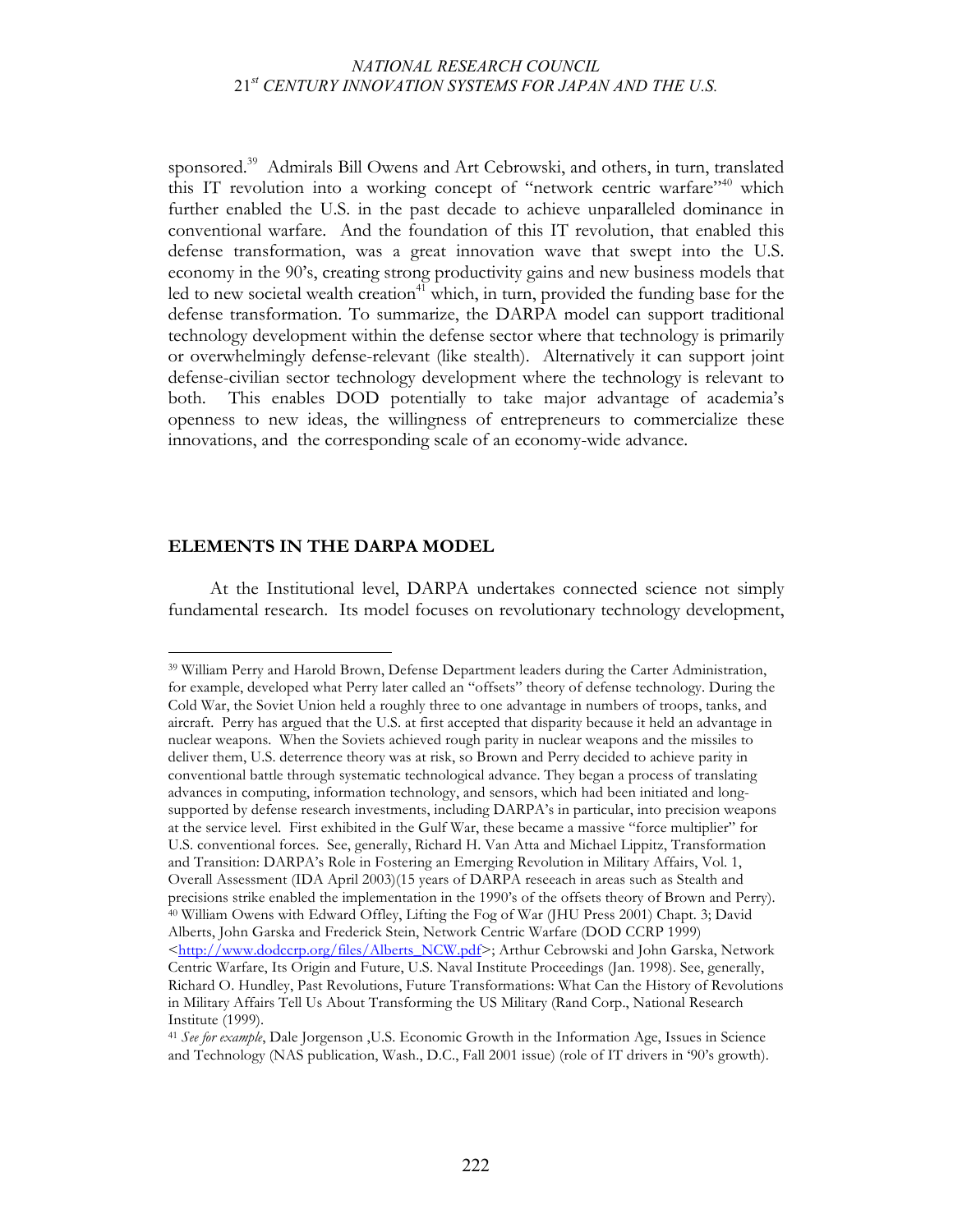not simply incremental advance,<sup>42</sup> moving a technology from fundamental science connected through the development up to prototyping stages, then encouraging and promoting its concepts with partners who move it into service procurement and/or the civilian sector for initial production, enabling full innovation not simply invention.

There are other ways DARPA assures connectedness, as suggested above.

DARPA developed ability to make technology development connections across the DOD R&D stovepipes by using its funding to leverage contributions from other DOD military service technology development organizations, which in turn promotes service adaptation and procurement of its prototypes. DARPA also uses the other DOD R&D agencies as its administrative agents which, on those days when these stars get aligned, likewise promotes cross-institution collaboration and follow-on procurement.

Other DARPA characteristics enhance its ability to operate at both the Institutional and personal innovation organization levels. The following list, which we will call the twelve commandments, is largely drawn from DARPA's own descriptions of its organizing elements:<sup>43</sup>

*Small and flexible*: DARPA consists of only 100–150 professionals; some have referred to DARPA as "100 geniuses connected by a travel agent."

• *Flat organization*: DARPA avoids military hierarchy, essentially operating at only two levels to ensure participation.

• *Autonomy and freedom from bureaucratic impediments*: DARPA operates outside the civil-service hiring process and standard government contracting rules, which gives it unusual access to talent, plus speed and flexibility in organizing R&D efforts. Stated technically, DARPA has "IPA" hiring authoring authority, which gives it the ability to take personnel employed by industry or universities, and it invented "other transactions authority" in contracting which gives it great flexibility and speed in contracting outside the normally lengthy federal procurement process.

• *Eclectic, world-class technical staff* : DARPA seeks great talent, drawn from industry, universities, and government laboratories and R&D centers, mixing disciplines and theoretical and experimental strengths. This talent has been hybridized through joint corporate-academic collaborations.

<sup>42</sup> Looked at in another way, DARPA historically has had two significant roles, breakthrough military applications and systems, such as stealth or precision strike, and broad generic emerging technologies, such as information processing, microsystems or advanced materials. Both roles interrelate and both have transformational effects. See Richard Van Atta, IDA, Energy and Climate Change Research and the DARPA Model, Presentation to the Washington Roundtable on Science and Public Policy (Nov. 3, 2004) p. 7. DARPA has also developed concept prototypes and demonstrations to meet established military needs which have not yet been defined as military requirements, aside from its breakthrough technology role. Van Atta, *op cit*, Fifty Years of Innovation and Discovery, p. 25-27.

<sup>43</sup> DARPA, DARPA - Bridging the Gap, Powered by Ideas (Feb. 2005); DARPA, DARPA Over The Years (Oct. 27, 2003).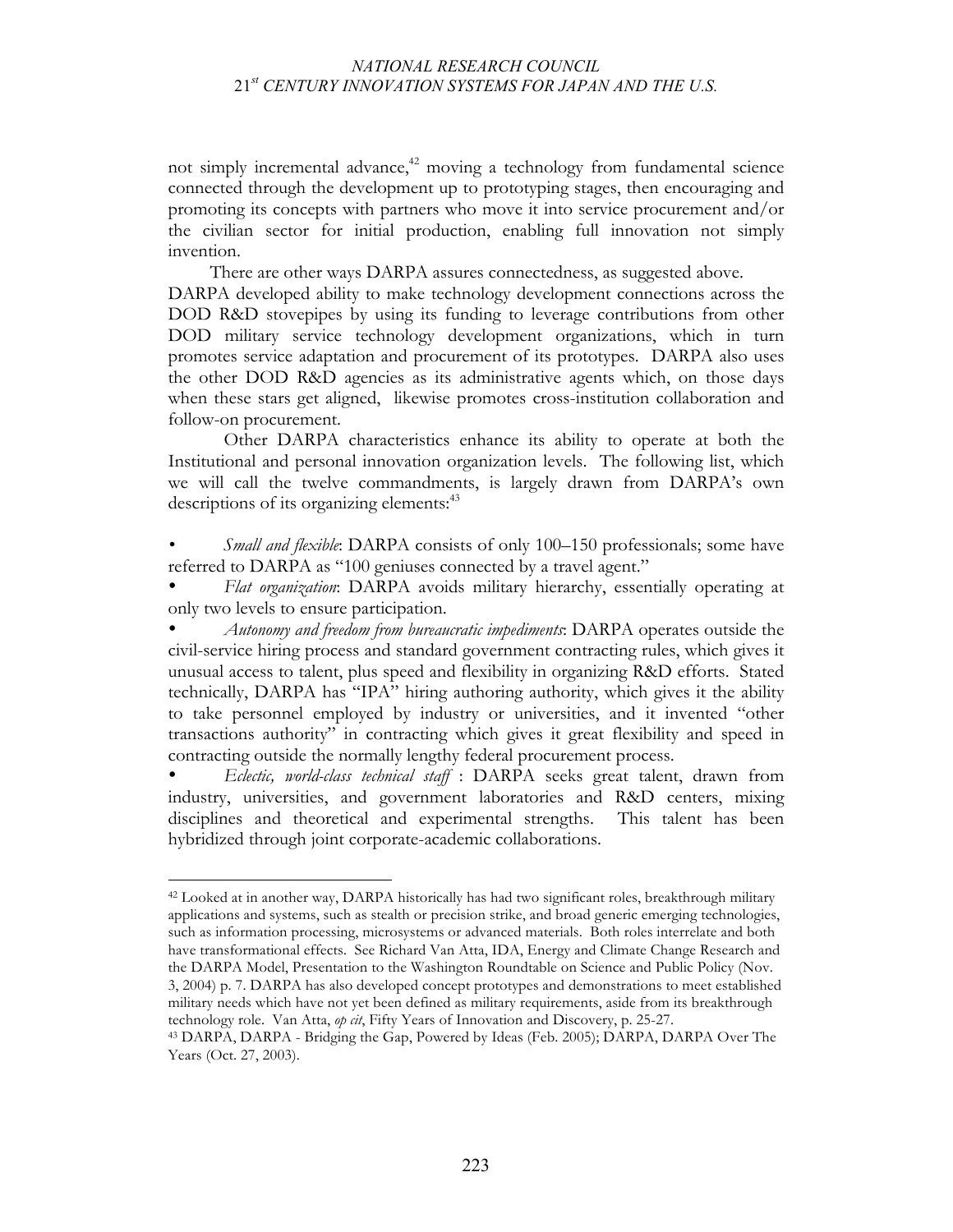• *Teams and networks*: At its very best, DARPA creates and sustains great teams of researchers that are networked to collaborate and share in the team's advances, so that DARPA operates at the personal, face-to-face level of innovation. It isn't simply about funding research; its program managers are dynamic playwrights and directors.

• *Hiring continuity and change*: DARPA's technical staff are hired or assigned for 3-5 years. Like any strong organization, DARPA mixes experience and change. It retains a base of experienced experts that know their way around DoD, but rotates most of its staff from the outside to ensure fresh thinking and perspectives.

• *Project-based assignments, organized around a challenge model*: DARPA organizes a significant part of its portfolio around specific technology challenges. It works "right-to-left" in the R&D pipeline, forseeing new innovation-based capabilities and then working back to the fundamental breakthroughs that take them there. Although its projects typically last three to five years, major technological challenges may be addressed over much longer time periods, ensuring patient long-term investment on a series of focused steps and keeping teams together for ongoing collaboration.

• *Outsourced support personnel*: DARPA uses technical, contracting and administrative services from other agencies on a temporary basis. This provides DARPA the flexibility to get into and out of a technology field area without the burden of sustaining staff, while building cooperative alliances with the line agencies it works with.

• *Outstanding program managers*: In DARPA's words, "The best DARPA Program Managers have always been freewheeling zealots in pursuit of their goals." The DARPA director's most important job historically has been to recruit highly talented program managers and then empower their creativity to put together great teams around great advances. In particularly fruitful areas, DARPA has created a succession of project leaders that share and build a common vision for progress over time, as in the case of Licklider and his successors.

• *Acceptance of failure*: At its best, DARPA pursues a high-risk model for breakthrough opportunities and is very tolerant of failure if the payoff from potential success is great enough.

• *Orientation to revolutionary breakthroughs in a connected approach*: DARPA historically has focused not on incremental but radical innovation. It emphasizes high-risk investment, moves from fundamental technological advances to development, and then encourages the prototyping and production stages in the armed services or the commercial sector. From an institutional innovation perspective, DARPA is a connected model, crossing the barriers between innovation stages.

• *Mix of connected collaborators*: DARPA typically builds strong teams and networks of collaborators, bringing in a range of technical expertise and applicable disciplines and involving university researchers and technology firms that are often new and small and not significant defense contractors (which generally do not focus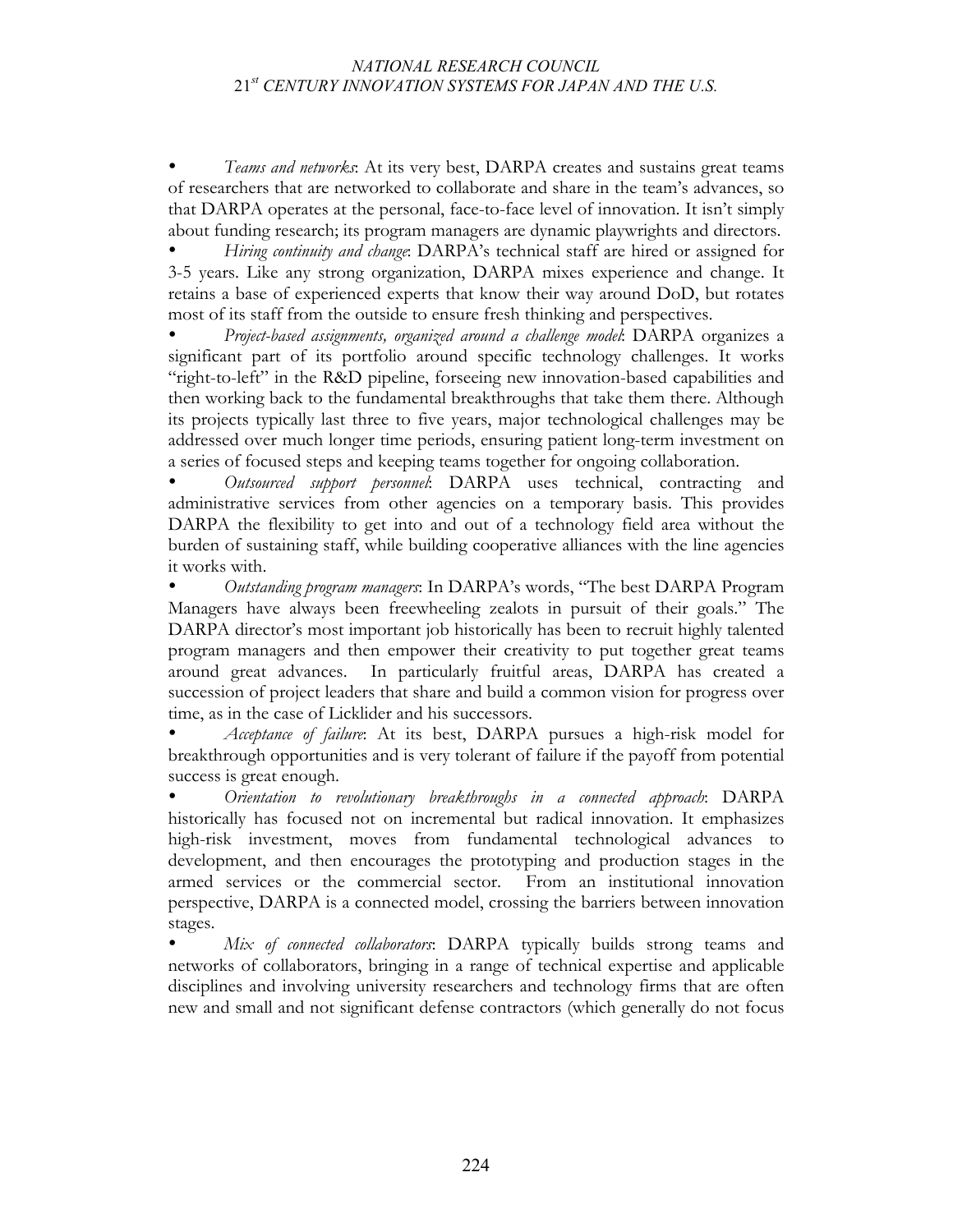on radical innovation).44 The aim of DARPA's "hybrid" approach, unique among American R&D agencies, is to ensure strong collaborative "mindshare" on the challenge and the capability to connect fundamentals with applications.

These DARPA "twelve commandments" provide important R&D organizing lessons for any innovation entity, whether in the private or public sectors.

#### **DARPA TODAY – THE FUTURE OF THE MODEL**

Economic innovation sectors are best described as ecosystems. Marco Iansati and Roy Levien have argued that within these systems frequently are keystone firms that, like critical species, take on the task of sustaining the whole ecosystem by connecting participants and promoting the progress of the whole system.<sup>45</sup> Iansati and Levien have also argued that these innovation systems start to decline or shift elsewhere when the keystone firms cease being thought leaders and instead shift to what they call "landlord" status. In this state, the "landlord" firm shifts to simply extracting value from the existing system rather than continuously attempting to renew and build the system. There have been concerns voiced in recent years and considered below, that DARPA could be moving away from its keystone role, particularly in IT.

### **QUESTIONS ABOUT THE DARPA ROLE**

DARPA since September 2001 has been increasingly focused on wars in Iraq and Afghanistan, asymmetric conflicts against terrorism requiring different approaches from the symmetric nation state conflict technologies it evolved in the past. While DARPA had been concerned with asymmetric conflicts at least since the demise of the Soviet Union, many noted that the two wars created a significant shift in emphasis at DARPA toward shorter-term military issues and away from some longer-term technology support areas. Concerns about a change in DARPA's role in IT areas, where it has played a keystone role, came up in a series of forums: in a 2005 House Science Committee hearing reviewing DARPA's continuing role in its computer science mission, in a discussion in a Defense Science Board report over its shifting role in microprocessors, in concerns over DARPA's role from PITAC (the President's Information Technology Advisory Council, which was subsequently disbanded by the White House) in IT and cybersecurity, and in papers from a

<sup>&</sup>lt;sup>44</sup> There are, of course, exceptions to this, particularly in projects involving systems engineering. Stealth, stand-off precision weapons, and night vision were projects contracted to major defense contractors. Lockheed's Skunk Works has long worked with DARPA as well as the Air Force, and represents a radical innovation model operated within a more standard defense firm.

<sup>45</sup> Marco Iansati and Roy Levien, The Keystone Advantage (Harvard Bus. Sch. Press 2005).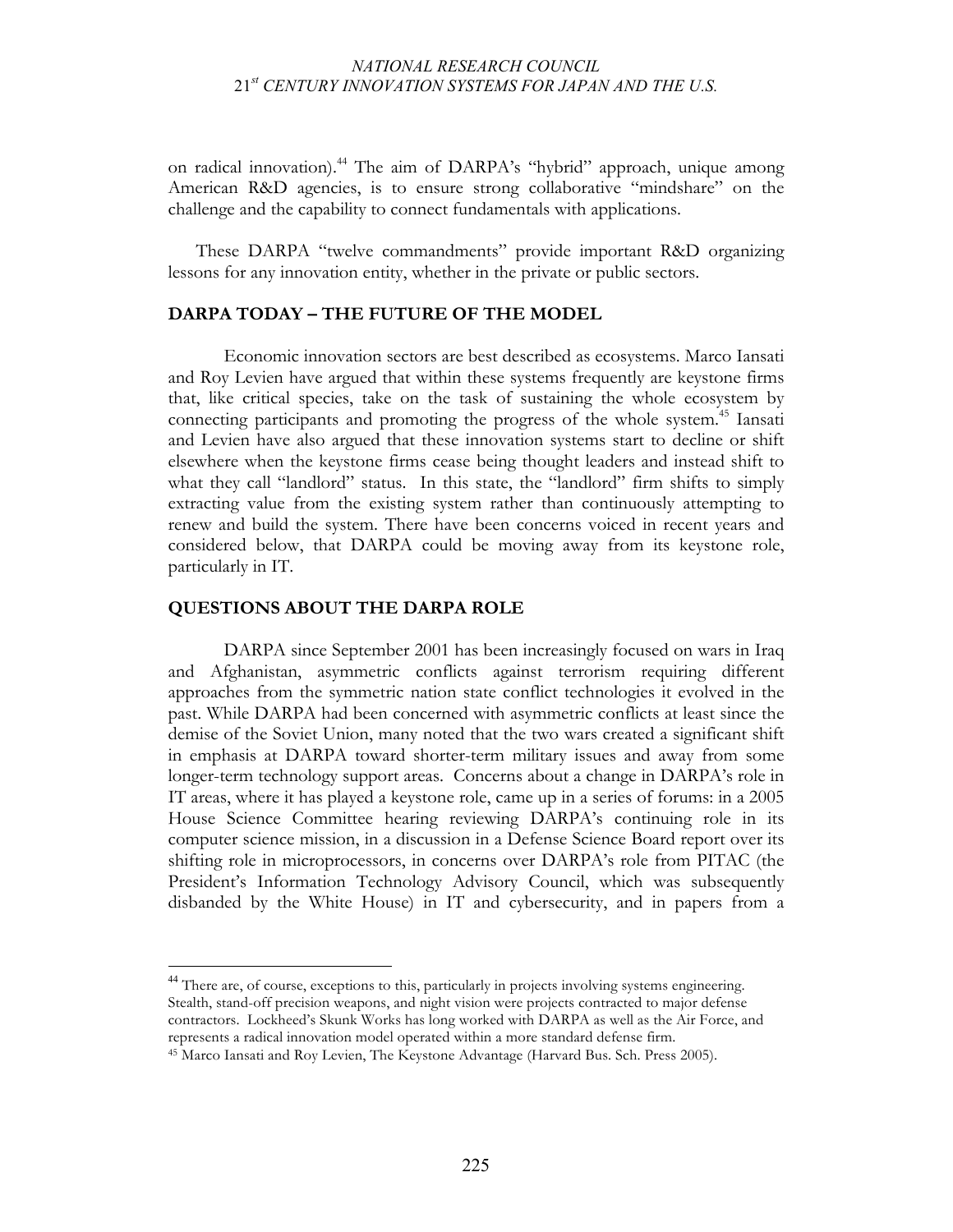number of IT sector R&D leaders.<sup>46</sup> DARPA has long been famed as the most successful U.S. R&D agency, so these concerns appear worth weighing.

Let's review some of the questions raised about DARPA's future role. Most involve arguments that DARPA has been shifting out of the IT field it played an historic role in creating, even though this technology revolution is still in its youth – after all, we are still not even close to artificial intelligence. DOD's Defense Science Board (DSB) of leading defense technologists issued a report that recognized the critical gains DOD achieved from DARPA's historic role supporting university and industry-led R&D in microprocessor advances. But it concluded that DOD and DARPA were "no longer seriously involved in…research to enable the embedded processing proficiency on which its strategic advantage depends."<sup>47</sup> Since DOD's strategic superiority in symmetric and potentially asymmetric warfare has become in significant part its network centric capability, and secure semiconductor microprocessors are the base technology for this capability, DSB found that DOD faces a serious strategic problem as the newest generation of semiconductor production facilities is increasingly shifting to China and other Asian nations. In fact, the U.S. share of the world's leading-edge semiconductor manufacturing capacity dropped from  $36\%$  to  $11\%$  in the past 7 years.<sup>48</sup> This problem may be compounded if semiconductor design and research, which historically have had to be co-located with production facilities, shift abroad as well. DARPA's departure from its systematic support of U.S. technology leadership in this field appears to present a serious defense issue if other parts of the Department do not absorb some of this function. DARPA's view in recent years has been that semiconductor advance should be led by industry, increasingly dominated in the U.S. by mature, large-scale firms that DARPA's leaders feel should manage their own problems. But if industry increasingly is being forced to shift abroad because of cost pressure from massive industrial subsidies available there,<sup>49</sup> DOD has a long term problem with what still appears to be a foundation technology. It is serious enough that a 2005 Defense

<sup>46</sup> House Science Committee Hearing on the Future of Computer Science Research in the U.S., May 12, 2005 (Testimony by Wm. A. Wulf, Pres., National Academy of Engineering, Prof. Thomas F.

Leighton, Chief Scientist Akamai Tech. Inc., Joint Statement of the Computing Research Community, and Letters in Response to Committee Questions from W. Wulf and T. Leighton, (July 2005)); Edward D. Lazowska and David Paterson, "An Endless Frontier Postponed", Science, Vol. 308, May 6, 2005, p.757; John Markoff, "Clouds Over 'Blue Sky; Research Agency", New York Times (May 4, 2005) p.12; President's Information Technology Advisory Committee, Report to the President, Cybersecurity: A Crisis of Prioritization" (Feb. 2005); Defense Science Board, High Performance Microchip Supply (Feb. 2005) pp. 87-88. Compare DARPA's responses, House Science Committee Hearing, May 12, 2005 (DARPA Testimony with Appendices A-D).

<sup>47</sup> DSB report, *ibid*. <sup>48</sup> Norman Augustine, Is America Falling Of the Flat Earth? (NAS Report 2007) p. 17. <sup>49</sup> Thomas Howell, Competing Programs: Government Support for Microelectronics, in C.W. Wessner, ed., Securing the Future – Regional and National Programs to Support the Semiconductor Industry (NAS 2003); Thomas Howell, et al, China's Emerging Semiconductor Industry (Semiconductor Industry Association Report Oct. 2003).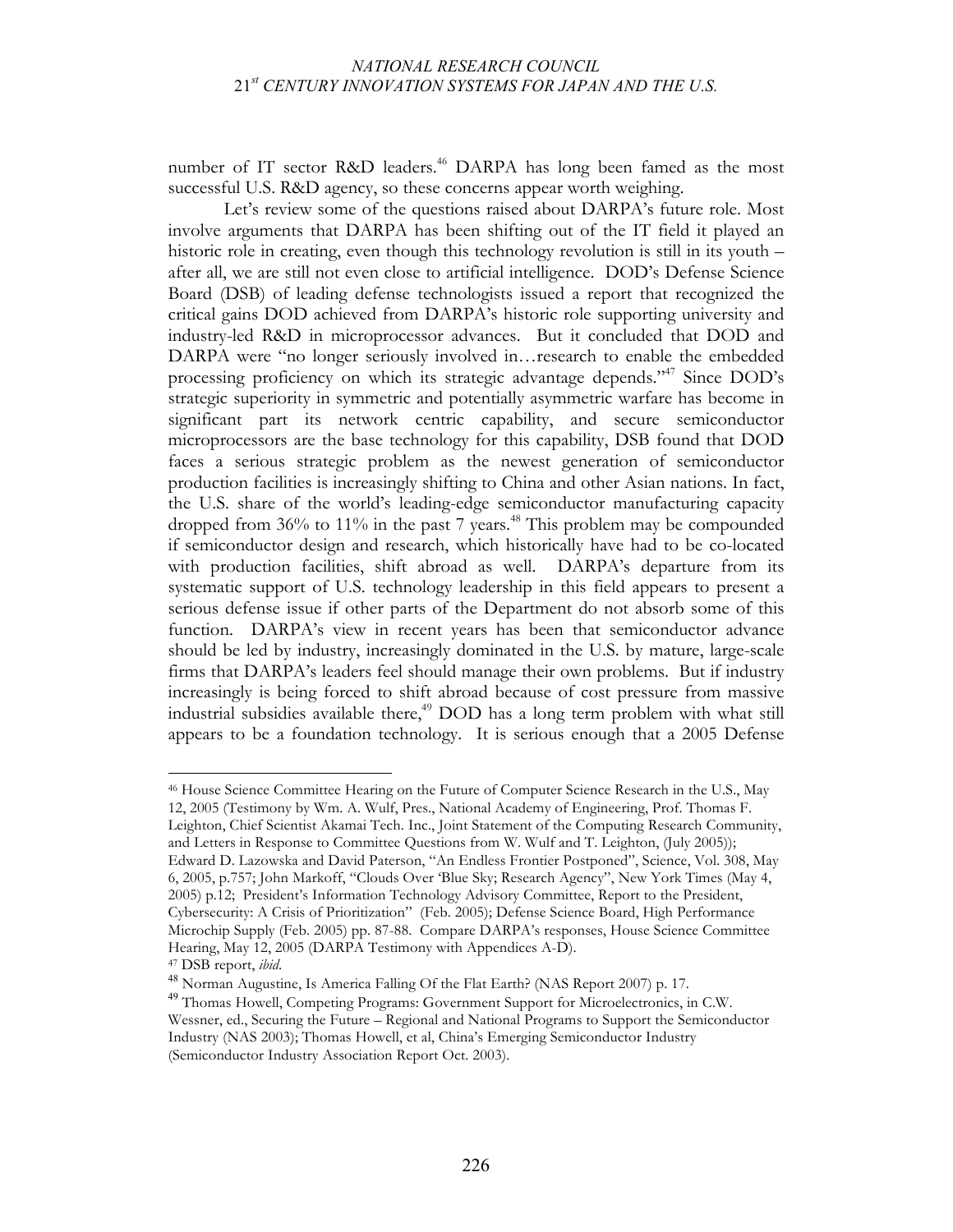authorization bill directed DOD to implement DSB's proposals to try to control the problem and retain U.S. technology leadership in this area.<sup>50</sup> A DARPA chip strategy, some would argue, should be to try to secure leadership in a post-silicon, post-Moore's Law world in bio-nano-quantum-molecular computing; DARPA would respond that it is working in a number of those fields. Others would dispute whether it is doing enough to nurture leadership in these emerging areas.

#### **STATUS OF THE HYBRID MODEL**

More broadly, DSB notes that one of DARPA's critical roles was to fund through its applied research portfolio (known in DOD as "6.2") "hybridized" university and industry efforts through a process that envisioned revolutionary new capabilities, identified barriers to their realization, focused the best minds in the field on new approaches to overcome those barriers and fostered rapid commercialization and DOD adoption." The hybrid approach bridged the gaps between academic research and industry development, keeping each side knowledgeable about DOD's needs, with each acting a practical prod to spur on the other. DSB expressed concern that this fundamental DARPA approach was breaking down as it cut back its 6.2 university computer science investments, and shifted more of its portfolio to classified "black" research, under pressure from the ongoing war, which cannot include most universities and non-defense tech firms, and, so DSB suggested, reduces DARPA's intellectual mindshare on critical technology issues.<sup>51</sup>

# **GRID SECURITY**

 $\overline{a}$ 

PITAC's report<sup>52</sup> on cybersecurity noted DARPA plans to terminate funding for its High Confidence Software and Systems development area, aiming to curtail cybersecurity funding except for classified work. Historically, one of Eisenhower's key aims in establishing DARPA was to make sure the U.S. was never again subject to a major technology surprise like Sputnik, and it is widely acknowledged that defense and critical private sector IT systems remain vulnerable to cybersecurity attack. Defense theorists, noting the major economic consequences of the 9/11

<sup>50</sup> Defense Auth. Act for 2005, H.R. 1815 (Sen. Amend. 1361). DOD has established a "trusted foundry" program, initiaed in cooperation with IBM, to try to protect its own access to a stable supply of secure semiconductor chips, a particular concern of intelligence agencies, but this does not assure it long term access to technology leadership in what many continue to argue remains a critical technology.

<sup>51</sup> Total DARPA university funding as a percentage of DARPA science and technology funding fell from 23.7% in FY2000 to 14.6% in FY2004 according to 2005 DARPA data, supplied with hearing testimony, *op cit*, at Footnote 45. A series of major university computer science research department underwent DARPA funding cutbacks of 50% and more in the past six years; some observers have argued that new generations of graduate students are no longer trained in DARPA-hard problems and tied to the agency, so that DARPA has reduced connections to its future talent base. 52 PITAC report, *op cit*, Footnote 45.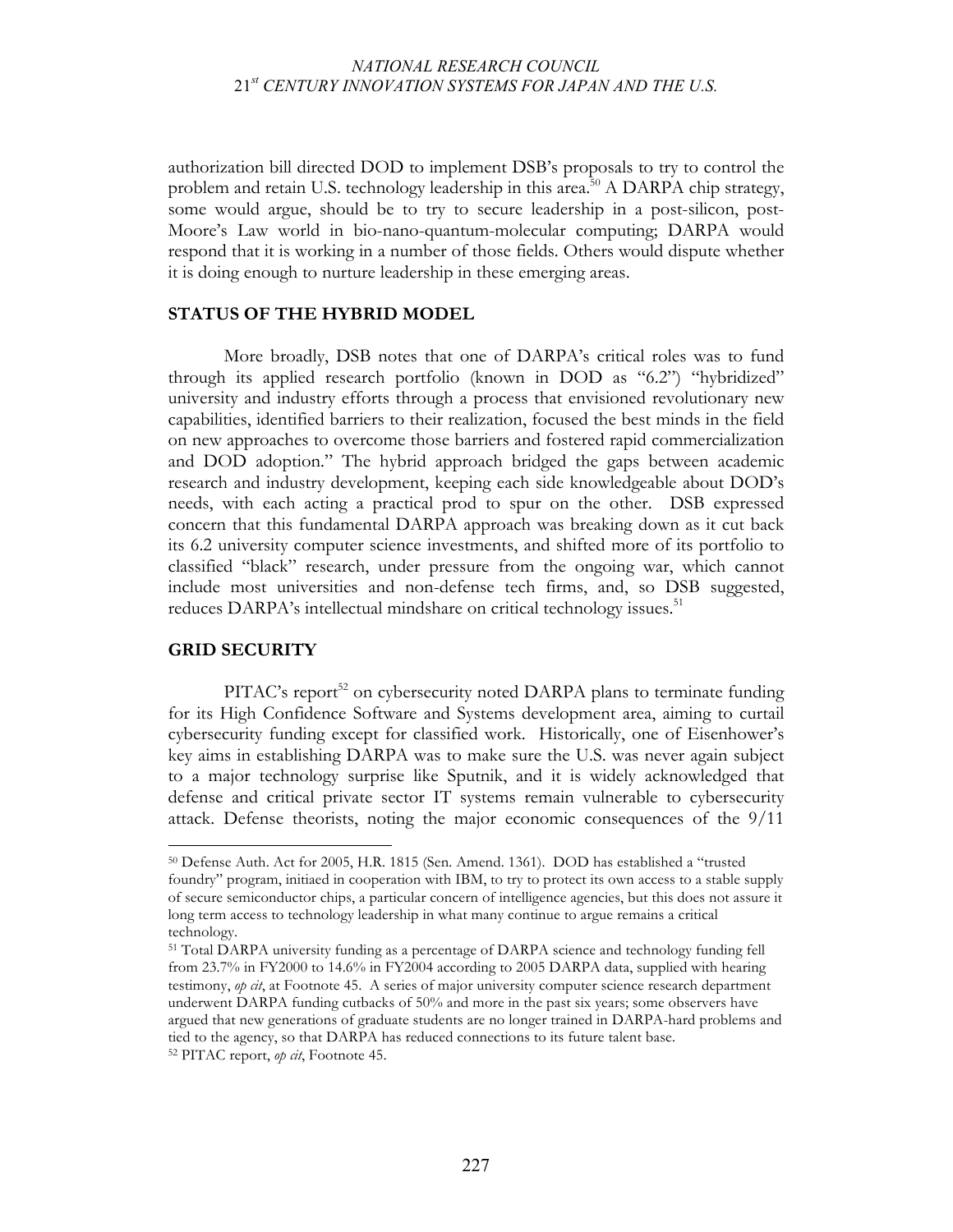attack on financial markets and the insurance sector have argued that asymmetric cyber attacks on fundamental financial infrastructure by largely unidentifiable state or non-state actors could be devastating to the developed world, potentially striking a powerful blow to the world economy. PITAC has noted that because IT is dominated by the private sector, and even DOD's proposed secure high speed Global Information Grid must interact with the internet, shared solutions between defense and private sectors must be developed, so classified research in many cases cannot be effectively implemented. PITAC identified ten defense-critical IT research areas, from authentication technologies to holistic security systems, it believes require future DARPA investment.

# **ALTERING THE ECOSYSTEM**

 $\overline{a}$ 

Dr. Thomas Leighton, Chief Scientist of Akamai Corp., in response to questions from the House Science Committee, argued that DARPA's most important contribution to IT has been, "its unique approach (and commitment) to developing communities of researchers in both industry and academia" focused on "'pushing the envelop' of computer science."<sup>53</sup> Although DARPA continues to look at some IT problems, "its growing failure to support the university elements of that community is altering the innovation ecosystem" that it created "in an increasing negative way, with no other agency ready or able to pick up that role." Some university computer science departments and labs report that although the DARPA cutbacks in funding have been at least partially made up by industry support, this is often short term and not breakthrough-oriented, and often is from Asian firms that control the IP for technology developed and for obvious competitive reasons preclude it going into U.S. spinoffs. It should be noted that an increase in NSF computer science funding has offset some of the effects of the decline in DARPA university funding. DARPA's leadership has argued, as justification for the cutback, that it was not seeing enough new ideas from this sector.

Dr. William Wulf, a computer scientist and until recently President of the National Academy of Engineering, told the House Science Committee that, "There is now no DOD organization like the 'old DARPA'…that fills the role of discovery of breakthrough technologies."54 Although he acknowledged that DARPA was looking at cognitive computing, he argued that there were problems in the subjects DARPA was selecting for IT research because it was not confronting key security areas. For example, "our basic model of computer security (perimeter security) is fatally flawed" and will not be solved by the "short term, risk-adverse approach being currently taken by DARPA." He argued that our "ability to produce reliable,

<sup>53</sup> Response of Dr. Tom Leighton to Questions from the House Science Comm., July 7, 2005, *op cit*, Footnote 45.

<sup>54</sup> Dr. William A. Wulf, Response to Questions from the House Science Comm., July 2005, *op cit*, Footnote 45.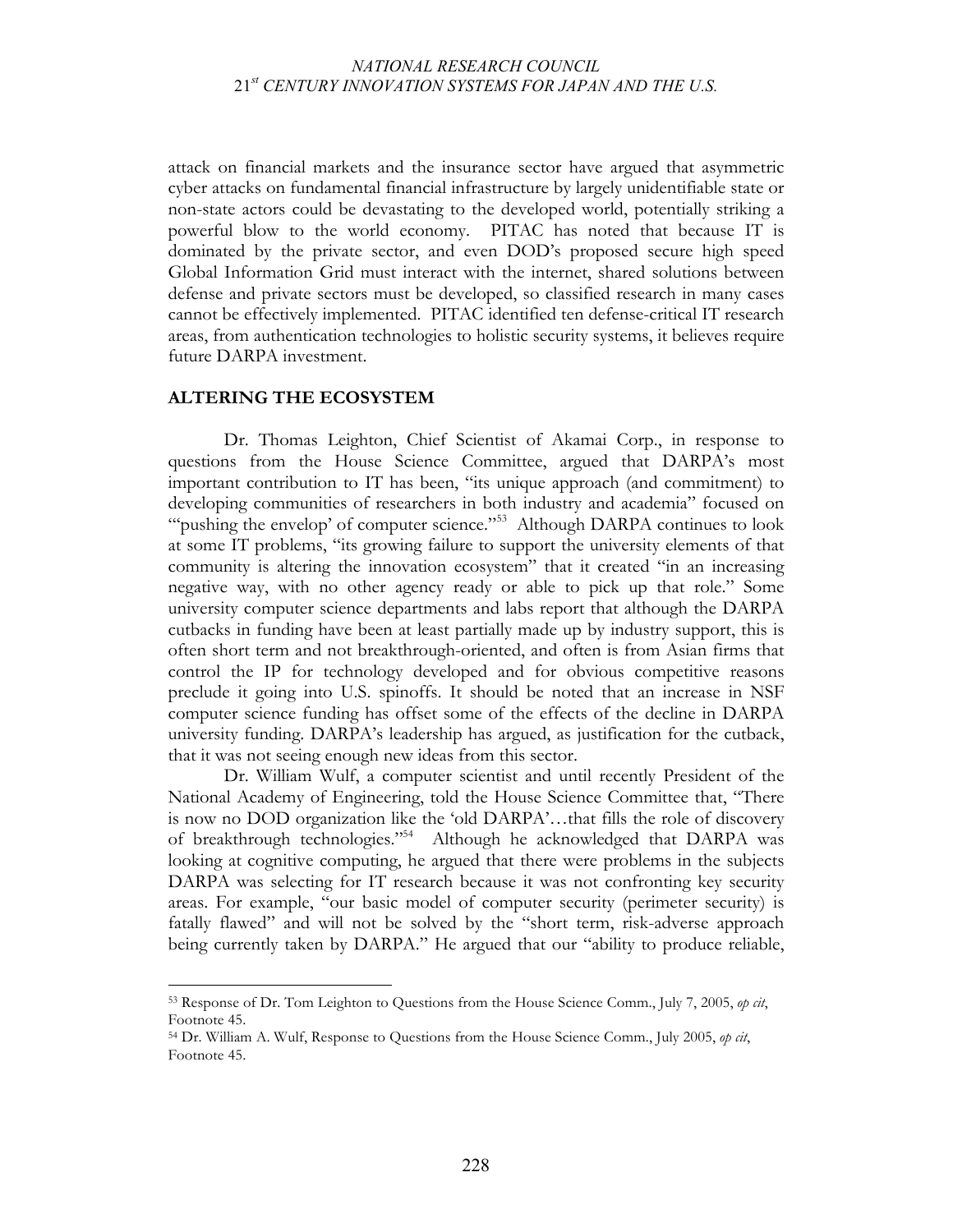effective software" is tottering on "the brink of disaster" but DARPA has not focused on solutions, and also is not reviewing the fact that our basic model for computing is not yet close to human brain capability, and requires a new model "of parallel computing" with "architectures and algorithms of immense power." He also argued that the "use of computers in education has progressed little from the 'automated drill' model of the Plato system of the 1960's" although "we know much more about how people learn physiologically and psychologically" including how "emotion interacts with learning" which we could put to good use in quickly training troops in urban combat and counterinsurgency, and DARPA should also be more involved in this area. DARPA spokesmen have noted in response to these arguments that DARPA has funded, as has the Army, soldier training simulation systems at USC's center for this work, and that it was the primary initial funder of grid computing. Perhaps one part of the answer is that DARPA may lack a Licklider with the vision to see and evolve a new IT territory. Critics respond that that because of a top-down management style in recent years at DARPA, office directors and program managers lack the authority to initiate in this way.

 It is generally understood that DARPA has had to be increasingly focused on solving a problem it ran into at the end of the Cold War with its resulting cuts in defense procurement starting in 1986: the breakdown of technology transition from DARPA into services. DARPA even during the Cold War had a transition problem with the services as it focused on disruptive, change-state, radical innovation. It solved some of these problems in the past by transitioning technology, such as IT, into the civilian economy, In other areas, it had to rely on the clout of the Secretary of Defense and, when available, a strong Director of Defense Research &Engineering (DDR&E). DARPA typically did not enjoy a concensus with the military unless it was hammered out by the Office of the Secretary of Defense and the service secretaries. Nonetheless, following the Cold War, technology transition declined. Unsuccessful in building a new consensus with the military services for transferring the results of revolutionary technology investment into service procurement, DARPA technology strategy has been moving from its history of radical innovation to more incremental innovation, shifting a larger part of its investment into later stage development efforts that the services are more ready to invest in. Defense budget analysts report that shorter term incremental work, space launch, and satellite "repair" are requiring growing parts of the DARPA budget. A new DARPA review process, mandated by improving transition to the services, of frequent "up or out" decisions with limited development time is placing more of its R&D on a shorter term course. Congress may be playing a role in this, as well, focusing more on DARPA's record rather than it's overall impact. The current emphasis on a pre-agreed transition plan may further limit disruptive work. Some believe that resulting more frequent policy reversals and turns may limit DARPA's ability to mount enough creative, longer-term investment programs so important to past development. Although the heart of DARPA's creativity in the past was in highly talented and empowered project managers, some believe that the role of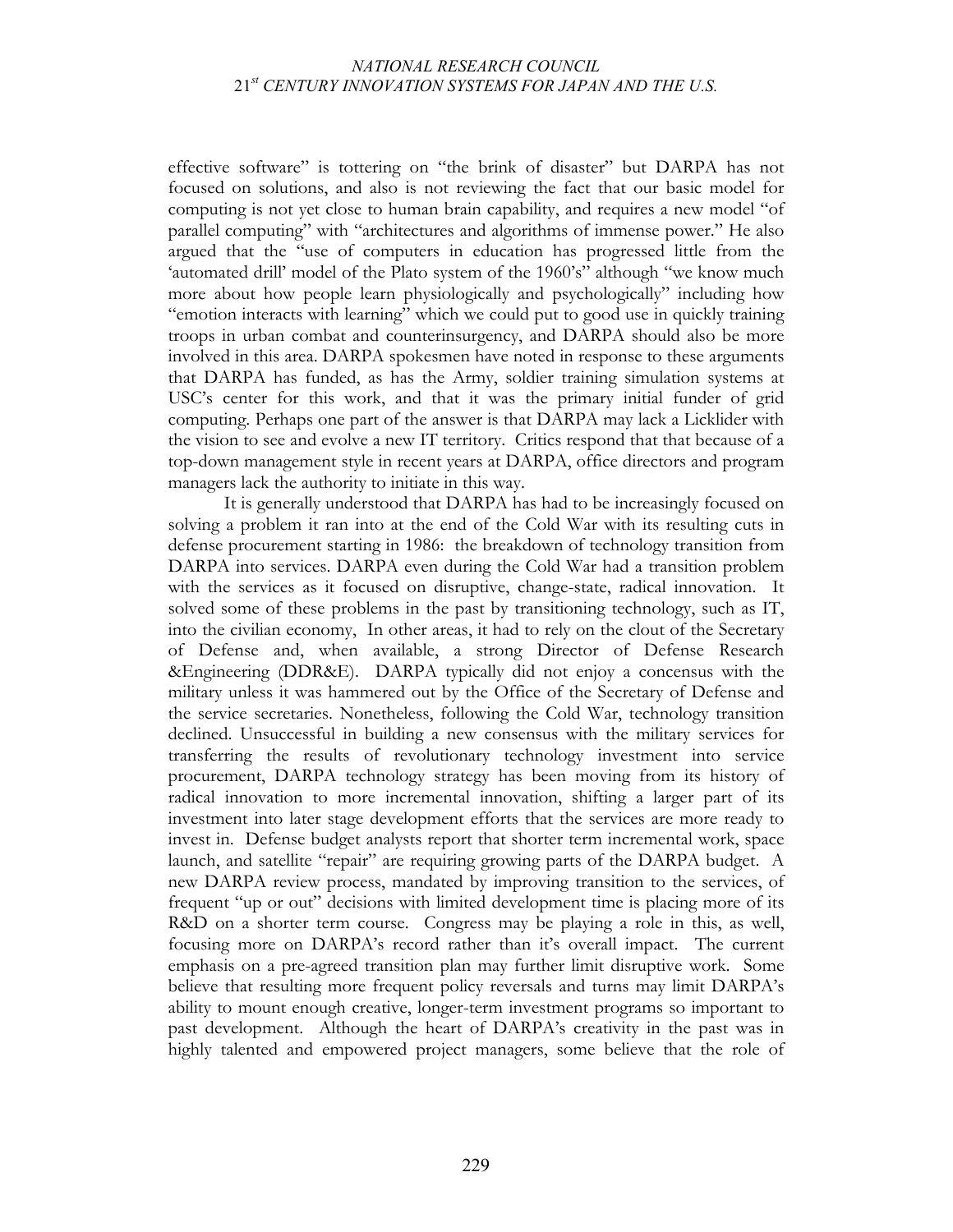project managers has been significantly limited by this short term review approach. Although DARPA has always been able to pick among the brightest technologists in the nation, its larger focus on classified programs<sup>55</sup> may limit its access to some of the university researchers it has relied on in the past, creating difficulty over time in attracting talent.

DARPA in the past has operated in both the civilian and defense economies, understanding they are the same economy. As noted, it has built "great groups" and spun off civilian-relevant technology, such as in computing, to the civilian sector where it evolved further, enabling DOD to buy it back at radically lower costs and to take advantage of civilian development advances. Alternatively, it has spun off to the defense sector defense-only technologies like stealth and unmanned aerial vehicles (UAV's). DARPA's need to focus on the current asymmetric conflict and corresponding classified work, as well as shorter term technology transition, may make it less able to spin off technology to the civilian economy, despite DOD's growing capital plant cost crisis and its need to take better advantage of advances in that sector.<sup>56</sup> Given DARPA's historic role in successfully straddling both sectors, DARPA's needs to protect its ability to play in both worlds.

Much of the above debate is driven by IT sector concerns. But there is a larger debate emerging over DARPA's role in IT. Because DARPA, starting with Licklider, played a profound role at the center of most aspects of the IT revolution, there is a question whether its current focus on shorter term and classified programs due to the war inevitably will signal a broader retreat from this sector<sup>57</sup> and does the state of the sector justify such a retreat?<sup>58</sup>

The first question that must be asked is where are we in the IT revolution? In the past, innovation waves fully matured in 40 or 50 years and society moved on to the next innovation stage. Accordingly, some argue that the IT revolution is maturing and that we need to move on to the next big things.<sup>59</sup> Where do we measure the IT wave from? If we measure it from the first post-World War II mainframe, ENIAC, the half century mark for the revolution ran out in 1995. 1995, however, was the period when we were bringing on personal computing and internet

<sup>&</sup>lt;sup>55</sup> DARPA has always had, of course, a large classified program base separate from its academic research. The assertion here is that the balance has changed with more of a tilt toward classified work. 56 Research investment also affects defense capability. With defense R&D, nations generally "get what they pay for", with weapon system capability and quality directly corresponding to intensity of research investment. Andrew Middleton and Steven Bowns, with Keith Hartley and James Reid, The Effect of Defense R&D on Military Equipment Quality, Defense and Peace Economics, Vol. 17(2) (April 2006), pp. 117-139.<br><sup>57</sup> Vernon Ruttan has raised the concern that with the post-Cold War decline in defense innovation,

the U.S. innovation system may not now be strong enough to launch new breakthrough technologies in either the public or the private sector. Vernon W. Ruttan, Will Government Programs Spur the Next Breakthrough? Issues in Sci Tech (Winter, 2006).

<sup>58</sup> *Op cit*, Footnote 45.

<sup>59</sup> Robert Atkinson, "Is the Next Economy Taking Shape?" Issues in Science and Technology (Winter 2006) p. 62.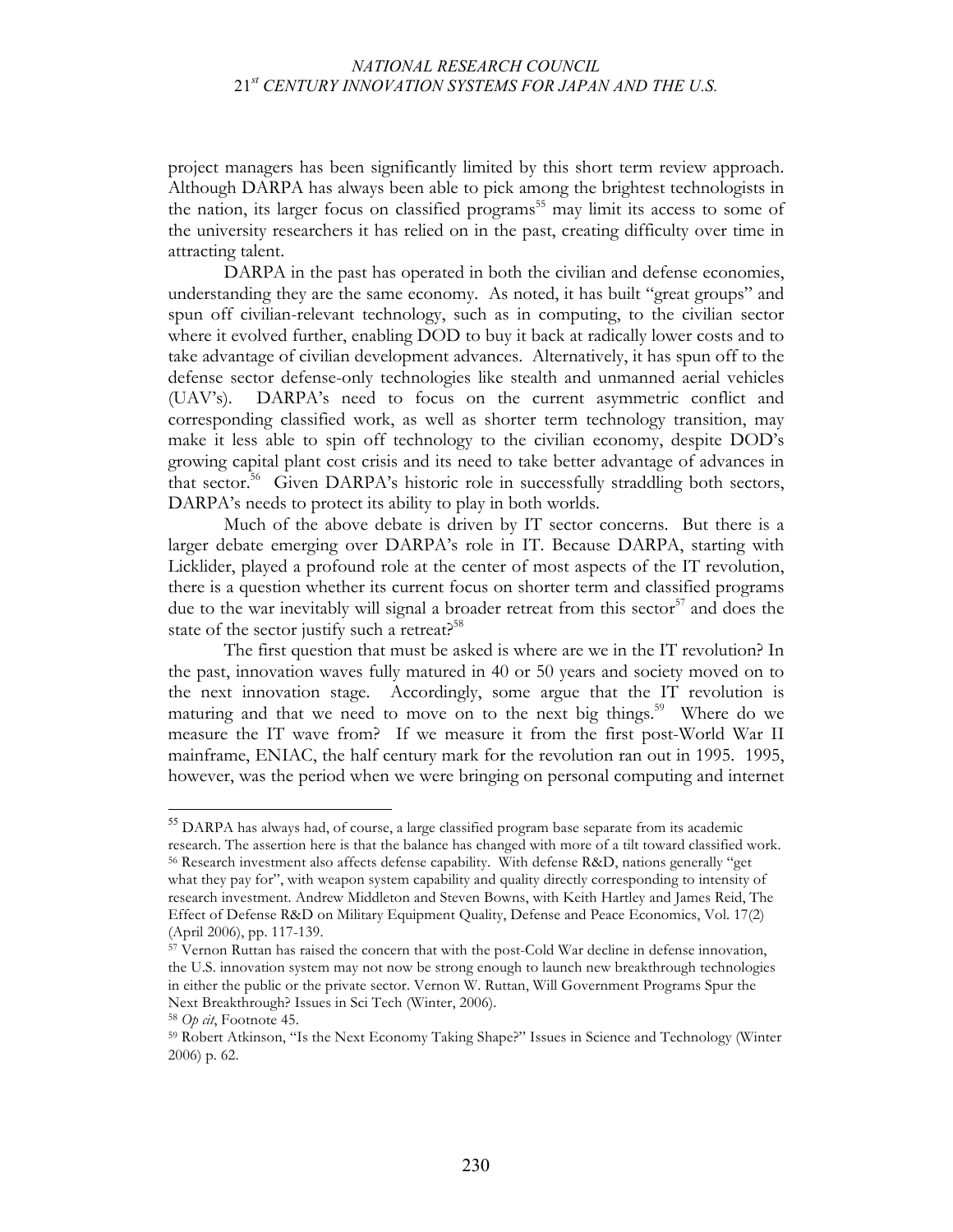access at levels that reached a major portion of our society. If we measure the IT innovation wave from around 1995, when real time and networked computing took off with the public, then we are still a decade into an IT revolution wave. Perhaps DARPA should be moving on to another innovation wave?

On the other hand, the IT revolution may be different from steam engines or electricity. The four- or five-decade model for past innovation waves may not be fully relevant to the IT revolution. When we work with the information domain, we have to keep in mind that we are working with a fundamental force that Norbert Weiner suggested in 1948 was a coequal to mass and energy.<sup>60</sup> We have already been through a succession of unfolding and sometimes parallel IT waves, from business (and military) computational capability, to data retrieval, processing and display, to advanced digital communications, to data mining and using mass data as a predictive tool, and we are beginning to make progress on symbolic manipulation and computer theorem proving and are thinking about quantum computing. The grail quest of computing is true artificial intelligence. This is not a technology pursuit similar to past efforts because it is ultimately a quest to take on a godlike power.<sup>61</sup> We have a long, long way to go in achieving this stage. Progress on the Turing Test - - can a computer's thinking be mistaken for a human's - has been limited.<sup>62</sup> Although computers now play chess at the highest level and drive SUVs through DARPA's desert and urban obstacle courses, computing isn't even close yet to the intuitive powers of the human brain. Although an artificial intelligence quest may ultimately be futile or only partially achievable, even if we have to settle for Licklider's "Man-Machine Symbiosis" we have a long way to go before this more limited vision is close to being played out. In other words, there may be decades of radical, breakthrough innovation to go in IT, not simply incremental advances. If this is right then DARPA, given its historic breakthrough technology mission and responsibility to avoid Sputnik-like technology surprises, continues to have a future in IT.

Even setting aside the ultimate artificial intelligence challenge, Victor Zue has argued that the next generation of computing challenges are more profound than ever.<sup>63</sup> While yesterday's problem was computation of static functions in a static environment within well-understood specification, today, adaptive systems are needed that operate in environments that are dynamic and uncertain. While computation was the main past goal, communication, sensing and control are also now critical. While computing used to focus on the single operating agent, it must now focus on multiple agents that may be cooperative, neutral or adversarial. While batch processing of text and homogeneous data used to be the task, stream

<sup>60</sup> Norbert Wiener, Cybernetics or Control and Communication in the Animal and the Machine (Hermann et Cie, Paris and MIT Press, Cambridge, Mass. 1948).

<sup>61</sup> Ann Foerst, God in the Machine (Penguin Books 2005)

<sup>62</sup> Mark Halpern, The Trouble with the Turing Test, The New Atlantis, No. 11, Winter 2006, pp. 42- 63.

 $63$  Victor Zue, Introduction to CSAIL (MIT April 15, 2008) pp. 6, 14.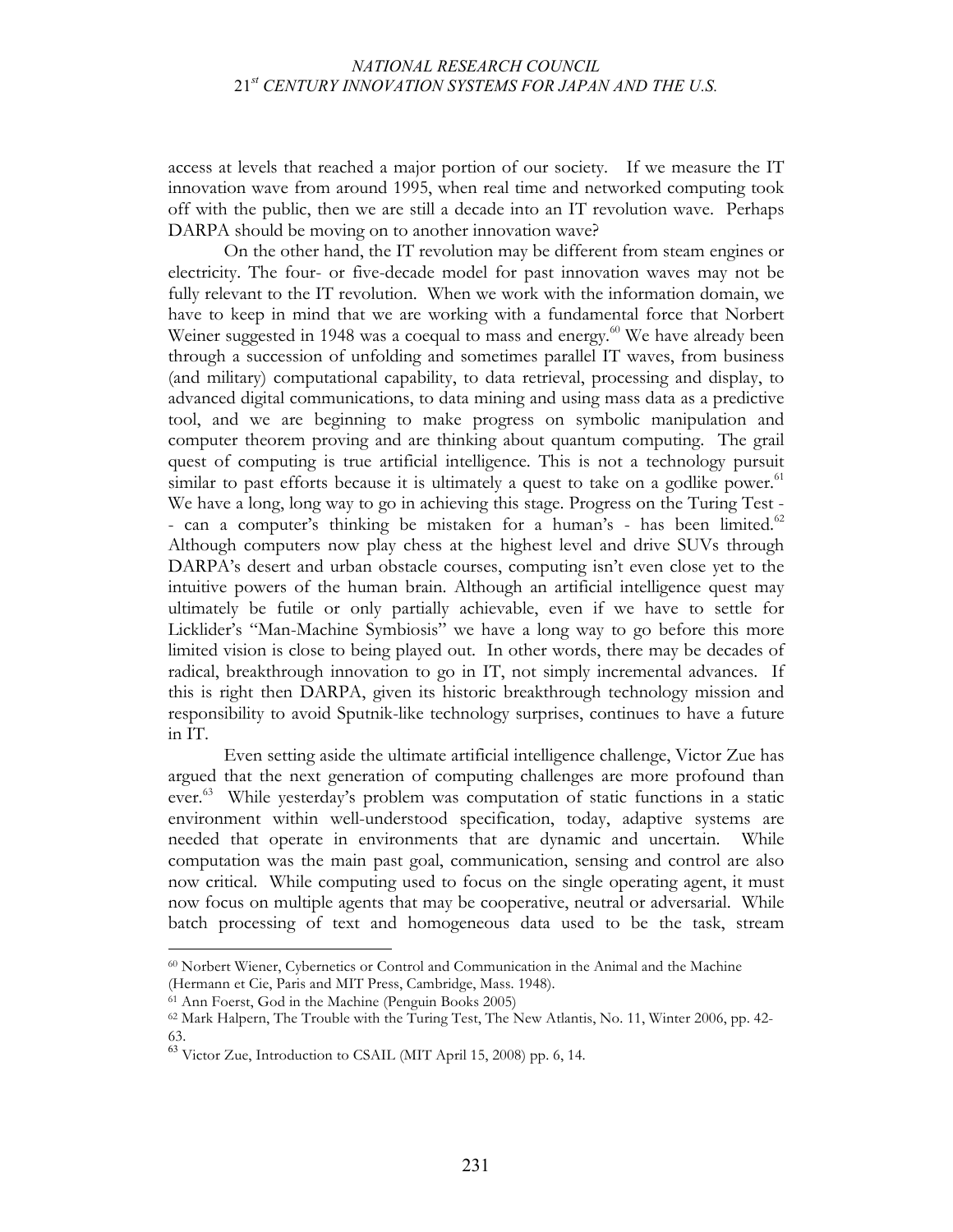processing of massive heterogeneous data now is. While stand-alone applications once prevailed, deep interaction with humans is now key. While there was a binary notion of correctness in computing, now there is a trade-off between multiple criteria. In today's computing world these opportunities arise in a far more complex environment of cheap communication, ubiquitous communication, overwhelming data, and limited human resources. Major IT tasks for the military become, for example, much deeper human computer interface, social and cultural modeling; far more robust and secure computation; smart, self-directed autonomous surveillance; and robots ready for human interaction.

DARPA strongly maintains it is funding IT, even though an increasing amount of its work must be classified. It is also funding what it believes is a critical breakthrough area in computing, cognitive computing, and supports bio computing and robotics. The ongoing wars in Iraq and Afghanistan appropriately force DARPA toward shorter term solutions for the military; it went through a similar evolution during the Vietnam War. DARPA has had, as noted, a profound problem with technology transition with the military services and to solve it, must focus on better meeting service needs. Still, the question must be asked whether there is a danger that DARPA may be over time retreating into Iansati's and Levien's "landlordism" – not continuously renewing but living off incremental improvements on past advances. For example, it is felt by some observers that DARPA lacks a tactical technology vision as that program has become increasingly smaller-scale, less coherent and non-tactical. DARPA should also evaluate the emerging new dimensions of whether it has a coherent IT vision for approaching some of the challenges Zue and others suggest. Given DARPA's unique historical role in U.S. technology advance, $64$  this is a significant issue. Because even great technology advances take a decade or two to produce, the pipeline of advance is hard to see, but problems we may have now in filling that pipeline will have a profound effect on our future a decade or more out.

DARPA is not the only aspect of DOD technology leadership facing difficulties. DOD depends on a strong fundamental physical science research to support its breakthrough potential, but these programs and funding levels are in decline.<sup>65</sup> Boomer generation scientists have been the mainstay of DOD science talent in its labs and research centers, but are now retiring in droves, and are not being adequately replaced. DOD faces a very serious science talent supply problem and needs hiring and retention flexibility beyond civil service limits, but a rigid position in the past by DOD personnel staff that there must be only one personnel system for all at DOD has thwarted Congressional reform efforts to create more

<sup>64</sup> Van Atta, Richard H. et al., *op cit,* IDA, DARPA Technical Accomplishments, Volumes I-V (IDA 1991).

<sup>65</sup> James A. Lewis, Waiting for Sputnik (CSIS March 1, 2006). See, also, John Young, Director of Defense Research and Engineering, Info Memo for Secretary of Defense Robert M. Gates, DOD Science and Technology Program (Aug. 24, 2007) (need and corresponding proposal for increased DOD S&T funding, listing potential high pay-off research areas).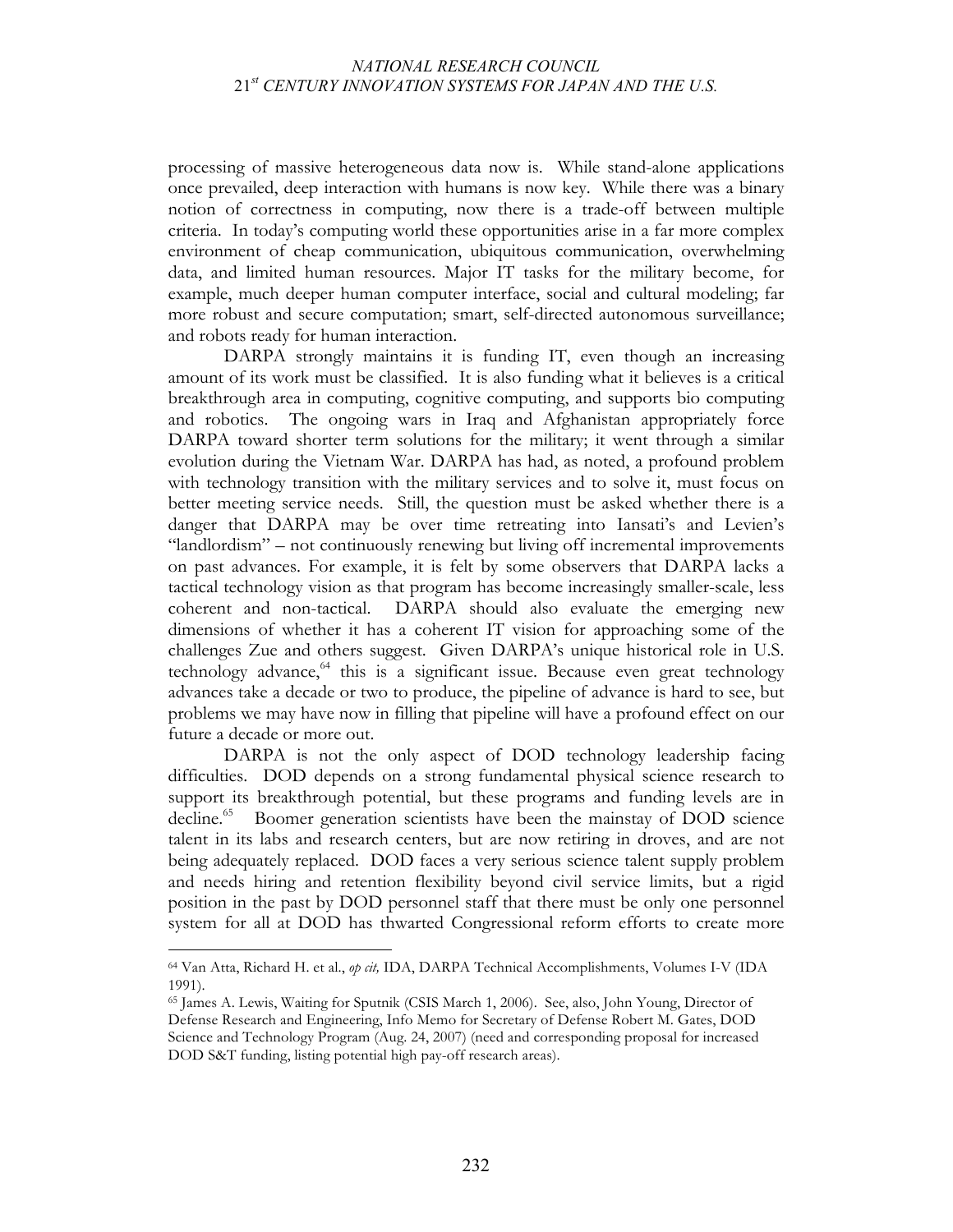flexibility for scientists. The pressure of the tempo of ongoing military operations is, in turn, putting pressure on funding for science in the military services. The pattern of technology leadership in DOD may not be as strong as in the past. DDR&E leaders of the caliber of John Foster, Malcolm Currie and William Perry have been infrequent, and the overall depth of technical competence in the Office of the Secretary of Defense to backup DARPA and push for technology implementation has declined. Overall, the picture for DOD science is not getting prettier, and this is against a backdrop of serious problems in U.S. physical science in general, as explored in recent major reports by the National Academies.<sup>66</sup>

Yet our security challenges are growing. The emergence of the terrorist model, of non-state actors relatively immune to state-to-state pressure, represents a profound asymmetric challenge to a Western military model that has been worlddominant since the 15<sup>th</sup> century. In parallel is the emergence of other peer competitors, working on both symmetric and asymmetric approaches, pursuing a technology innovation model for economic development which, as discussed, has significant military implications. This raises a fundamental concern: can U.S. technological superiority be the continuing basis of U.S. security in an increasingly globalized technological and economic world? Since U.S. economic and military success, as argued at the outset, has relied on profound integration between defense and civilian elements of its innovation system for technological superiority both military and economic, consequences on one side of this equation, such as long term DARPA capability, have major effects on the other side.

# **SUMMARY**

Arguably innovation organization – the way in which the direct innovation factors of R&D and talent come together, how R&D and talent are joined in an innovation system – is a third direct innovation factor. DARPA emerged as a unique model – operating at both the institutional and personal level of science organization. Building on the Rad Lab example, it built a deeply collaborative, flat, close-knit, talented, participatory, flexible system, oriented to breakthrough radical innovation. It has used a challenge model for R&D, moving from fundamental, back and forth with applied, creating connected science linking research, development, and prototyping, with access to initial production. In other words, it followed an innovation path not simply a discovery or invention path.

Like all human institutions, these organizational models are transitory. The DARPA model has been one of the longest lasting, unique in the federal government, and seemed to be the most capable of ongoing renewal.

But that DARPA model now may be shifting under pressure of ongoing operations, particularly regarding DARPA's role in the IT sector, with potential long

<sup>&</sup>lt;sup>66</sup> NAS, Rising Above the Gathering Storm (2007 ed,); NAS/Augustine, Is America Falling Off the Flat Earth, *op cit*.